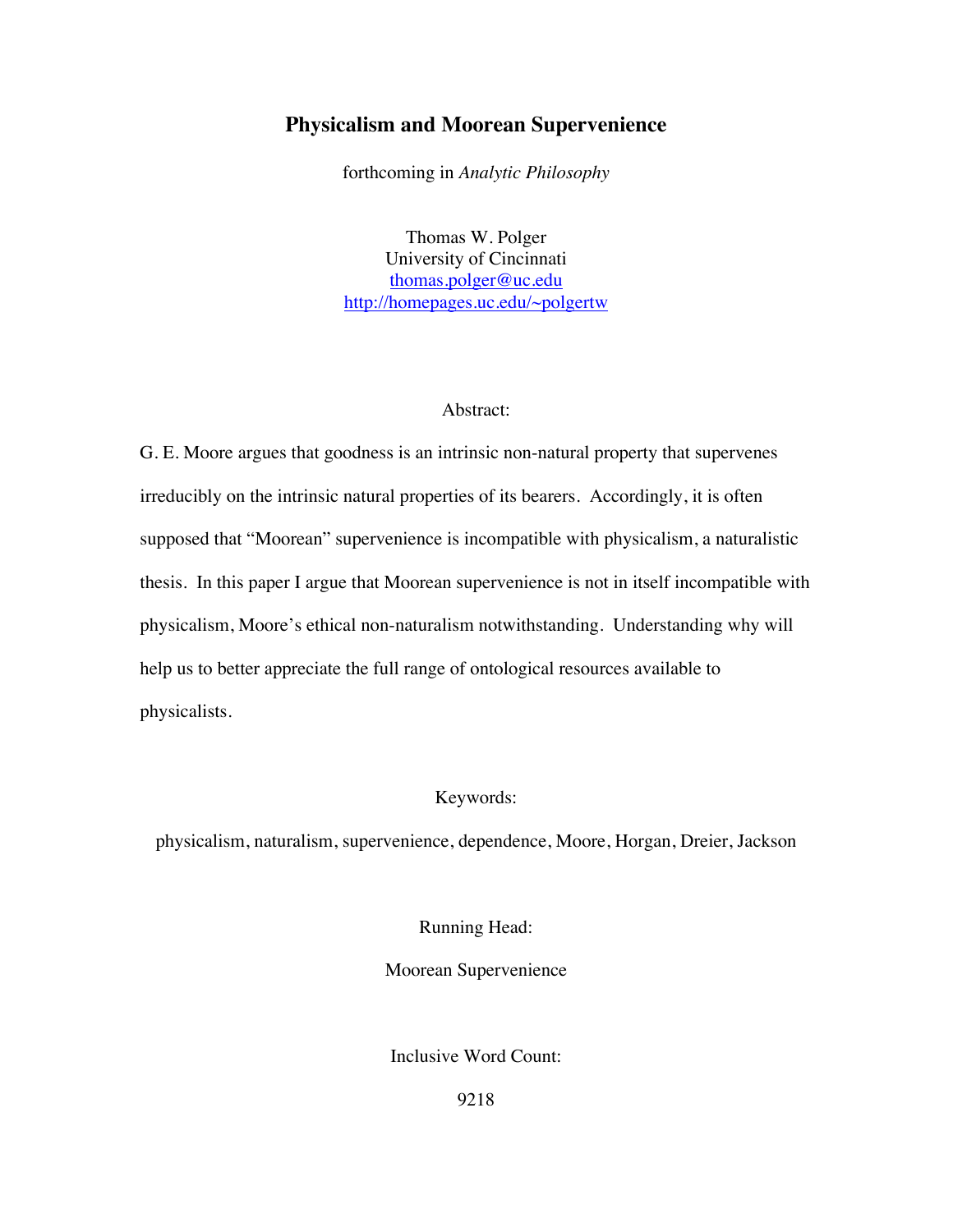# **Physicalism and Moorean Supervenience**

Thomas W. Polger University of Cincinnati thomas.polger@uc.edu http://homepages.uc.edu/~polgertw

There is, therefore, no intrinsic difficulty in the contention that 'good' denotes a simple and indefinable quality. There are many other instances of such qualities.

—G. E. Moore (1903:10)

if a thing is good (in my sense), then that it is so *follows* from the fact that it possesses certain natural intrinsic properties, which are such that from the fact that it is good it does *not* follow conversely that it has those properties.

—G. E. Moore (1968: 588)

The materialist wants to claim that microphysical facts are the *only* metaphysically-fundamental facts, and that these facts *alone* determine all other facts about our world…. I take it that one acid-test of such an account will be that it rules out objective non-naturalist metaethical theories such as Moore's.

—Terry Horgan (1984: 24-25)

# **1. Introduction**\*

In *Principia Ethica*, G. E. Moore (1903) argues that goodness is an intrinsic non-natural

property that supervenes irreducibly on the intrinsic natural properties of its bearers.

Accordingly, it is often supposed that "Moorean" supervenience is incompatible with the

truth of physicalism, presumed to be a naturalistic thesis. This conclusion has been

 <sup>\*</sup> A distant ancestor of this paper began as a commentary on Terry Horgan's (2006) when it was presented at the 2006 On-Line Philosophy Conference. Versions of this paper were presented at the American Philosophical Association, Southern Society for Philosophy and Psychology, University of Cincinnati, Duke University, and York University. In addition to Terry and audiences at those events, I'd like to thank Paul Bloomfield, David Chalmers, Shamik Dasgupta, George Graham, Larry Jost, Geoffrey Lee, Michael Lynch, Kevin Morris, Alyssa Ney, Elliott Sober, Kari Theurer, Kelly Trogdon, Tobias Wilsch, and Gene Witmer.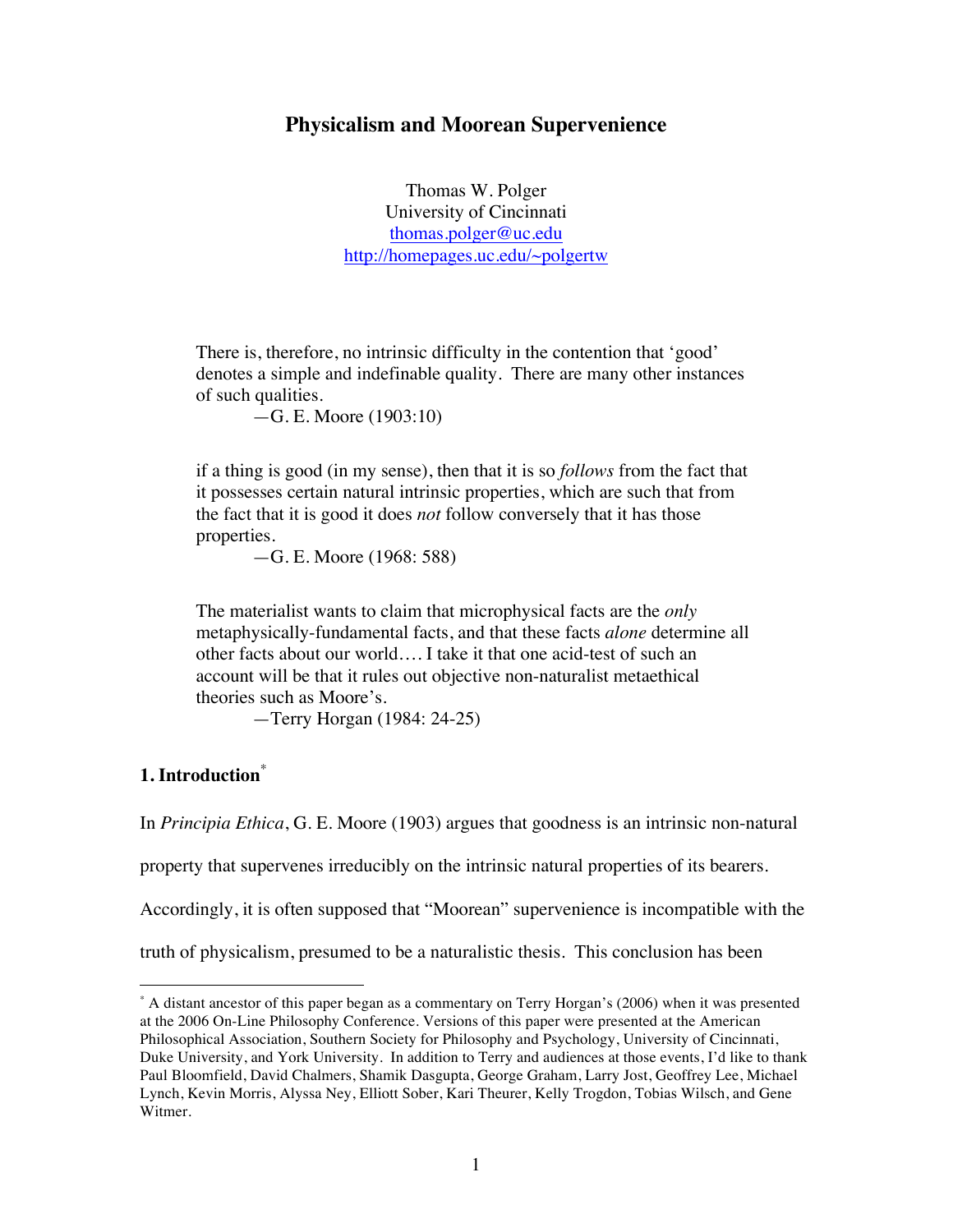exploited, for example, by Terry Horgan (1984, 1993, 2006) in articulating the demands that must be met by physicalism. In this paper I argue that Moorean supervenience is not in itself incompatible with physicalism, Moore's ethical non-naturalism notwithstanding. Understanding why will help us to better appreciate the full range of ontological resources available to physicalists.

In the next section, I will lay out some general obstacles to adequately formulating a physicalist thesis. This will allow us to focus on the one aspect for which questions of supervenience are germane. In section 3, I examine a representative attempt to characterize physicalism in terms of supervenience, and then review Horgan's objection to that formulation and his proposed solution. Horgan will be my quarry because his argument appeals directly to the incompatibility of physicalism and Moorean non-naturalism, and because he has repeatedly made use of the Moorean worry over many years. In sections 4 and 5, I argue that Horgan's solution is too rash because he misidentifies the problem for physicalism that is raised by Moorean non-naturalism. In section 6 I argue that a theory that admits some sorts of "Moorean" supervenience can still count as a version of physicalism. And in section 7 I begin to sketch what a physicalism that incorporates such kinds of supervenience might look like, and indicate the reasons for a physicalist to adopt such a view.

## **2. Three Challenges for Physicalists**

Crudely put, physicalism is the thesis that everything is either physical or dependent on and determined by the physical (Kim 2005: 14). For example, physicalists about the mental hold a position of the following form: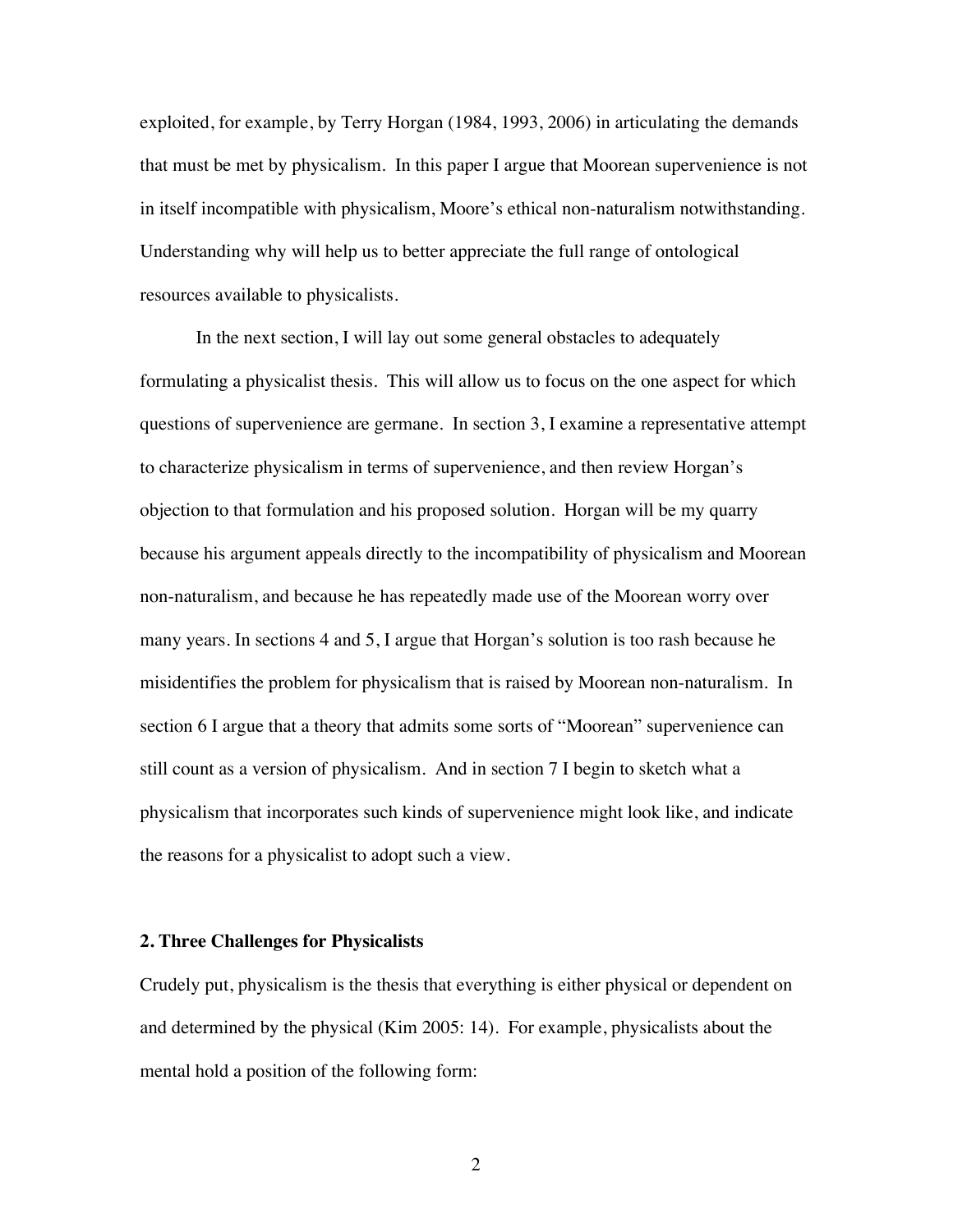(K) If some *x* has a mental property M (or is in mental state M) at time *t*, then *x* is a physical thing and *x* has M at *t* in virtue of the fact that *x* has a physical property P (or is in physical state P) that stands in relation R to M. (adapted from Kim 2006: 116).<sup>1</sup>

There are three well-known challenges for those who seek a specific and precise formulation of physicalism. These correspond to the difficulties of specifying the candidates for the Ms, Ps, and Rs in the above formulation. $<sup>2</sup>$ </sup>

The first challenge for formulations of physicalism concerns the base entities, the Ps, on which the physicalist claims that the non-P entities depend and by which they are determined. If we take our Ps from physical theory as it is currently known, then a physicalism so formulated is very likely false because current physics is very likely false. But if we take our Ps from a postulated future or completed physical theory then physicalism may prove to be trivial or indeterminate. Physicalism will be trivial if future physics just is the theory that provides the basis for adequate accounting of all phenomena, for in that case the claim that everything depends on and is determined by physics will be trivially satisfied. Yet if we say that physicalism's Ps will come from

<sup>&</sup>lt;sup>1</sup> The suggested formulation modifies Kim's proposal mainly by generalizing the possible relations R in virtue of which P constitutes M, and by clarifying that P may be a state or a property. Kim's formulation specifies that R is *realization*.

 $2$  For a small sample of recent discussions of all three questions, see the papers collected in Gillett and Loewer, *Physicalism and Its Discontents* (2001), and the special issue of *Philosophical Studies* (October 2006, Vol. 131, Issue 1).

Two additional challenges are less familiar, and I will not discuss them other than to mention them in this note: There is a question as to whether physicalism is best formulated as a claim about objects, properties, states, events, processes, facts, claims, or etc. And there is a question about the modal status of physicalism: Is the [purported] fact of physicalism a contingent or necessary truth? On the first question, I take no stand. I use the generic terms 'such as 'entity' and its forms to bypass the issue. On the second, see Levine and Trogdon (2009), Polger (2011).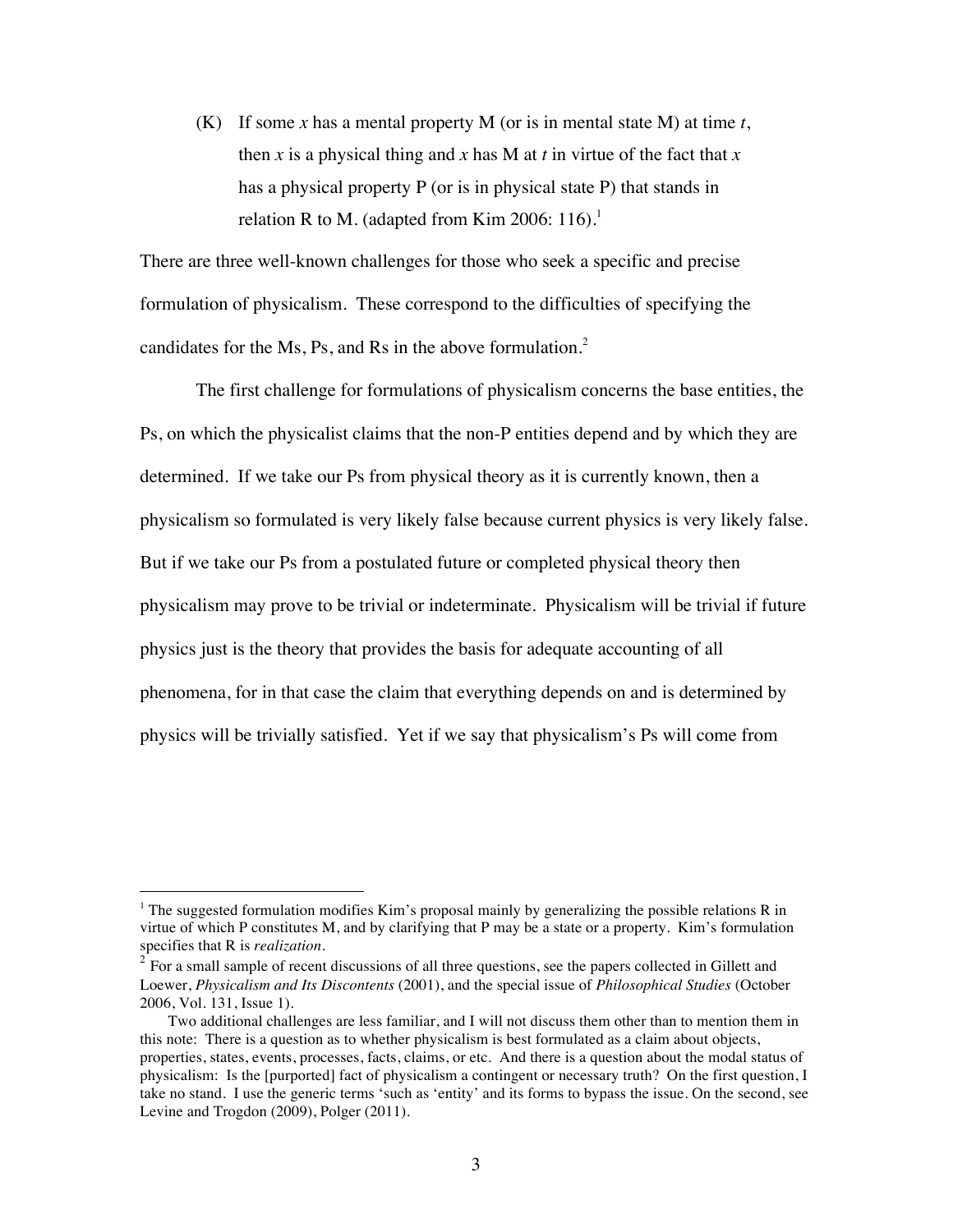whatever the finished physical theory is, then we have not given physicalism any determinate content.<sup>3</sup>

The second challenge concerns whether there exists anything other than the strictly physical, and if so what it is. With respect to the above formulation, this is the question of what the domain of the mental Ms might be and whether it is non-empty. But the question can be generalized. Here it is useful to draw the familiar distinction between the strictly or fundamentally physical and the broadly physical. The strictly physical entities are those that are explicitly among the Ps. The broadly physical things are those that are strictly physical along with any other entities that are physically acceptable. These physically acceptable but not strictly physical entities are the Ms, in the above formulation. Neither advocates nor critics of physicalism take it to be the view that the only things that exist are the strictly physical things. So both sides assume that there is no contradiction in something being broadly physically acceptable without being strictly or fundamentally physical. The question is not about the coherence of such things, but about their identities: What things are in fact among the broadly physical Ms? For example, are molecular substances, artifacts, causal relations, or qualia among the Ms?

As difficult as these first two questions may be, my concern herein is with the third challenge to formulating the thesis of physicalism. That challenge is to explain the relation(s) R by which the Ms (whatever they may be) depend on and are determined by the Ps. This is the problem of identifying the kinds of dependence and determination relations that a physicalist can appeal to in formulating physicalism. One way to see the

 $3$  Moreover, the latter option appears to be compatible with a future physics that includes mental entities among the fundamental entities of physics. Yet that seems to violate the spirit of the physicalist theory. (The problem of fixing the physical Ps on which everything else is said to depend is known as *Hempel's Dilemma*, as Hempel (1980) is often credited with raising the challenge. See, e.g., Melnyk (1997).)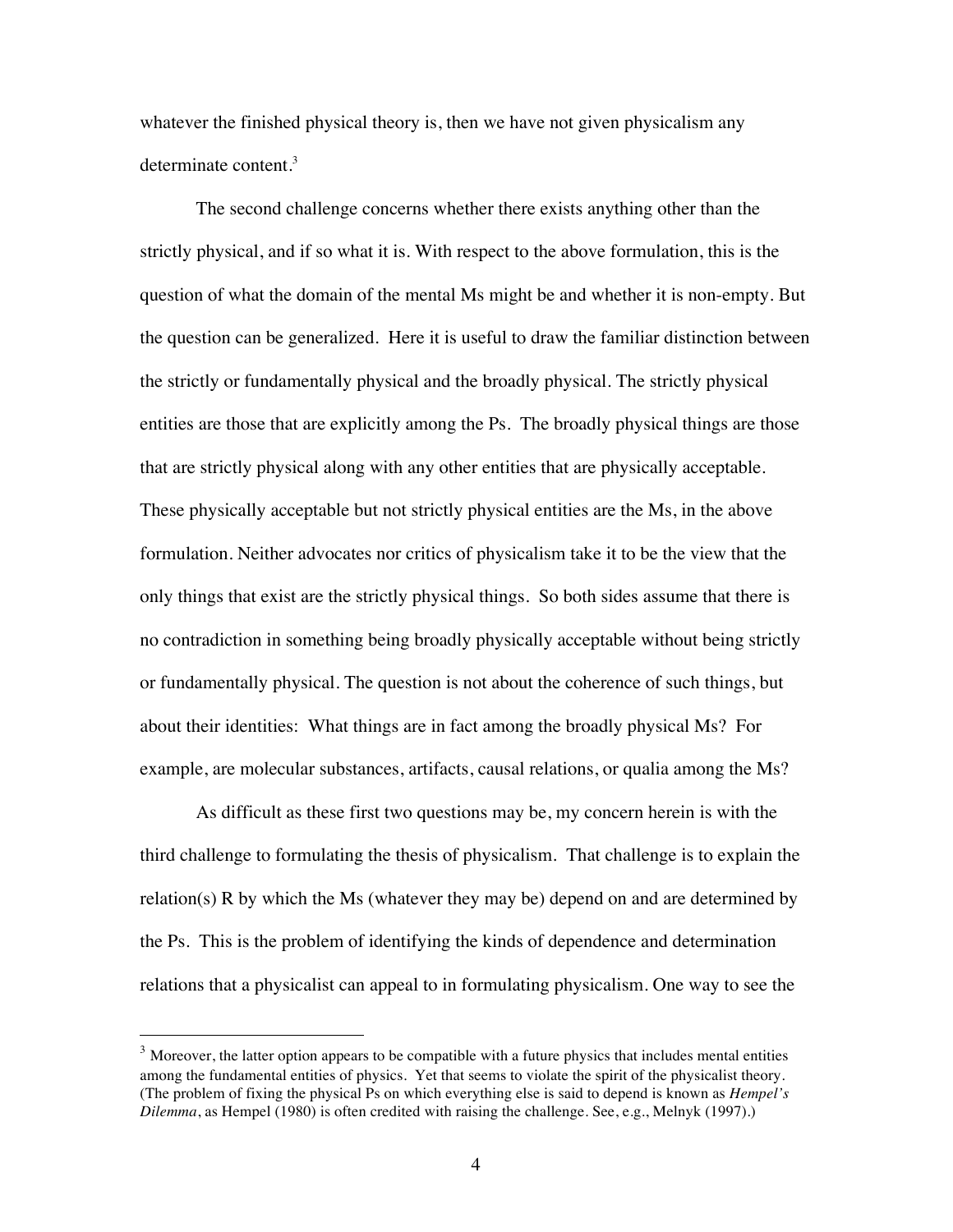force of this problem is to consider an odd variant of an occasionalist theory of mind. The traditional occasionalist is a substance dualist who holds that an omnipotent deity facilitates the mind-brain interaction by intervening miraculously on each occasion of interaction. Let us imagine a new wave occasionalist who holds that, rather than facilitating the interaction of material and mental substances, the omnipotent deity ensures that Ms are tokened whenever Ps are tokened by miraculously superadding the M properties to the objects that token the P properties. This theory is one way of filling out the schema  $(K)$ , above. But most would agree that the relation  $R$  of "miraculous" superaddition" should not be part of a physicalist theory.

The lesson is that even after fixing the Ms and the Ps, there are constraints on the relations R to which the physicalist can appeal. Not just any Rs will do. What we need is a relation (or relations) R by which the Ms can depend on and be determined by the Ps, and that is acceptable to physicalists. Many philosophers have thought that physicalism can be formulated in terms of broadly logical dependence relations, particularly supervenience.<sup>4</sup> In this context, our problem comes down to that of finding a formulation of supervenience physicalism that is physicalistically acceptable—roughly what Horgan (1993) calls *superdupervenience*.

 $4$  A notable holdout from the supervenience physicalists is Andrew Melnyk (2003). Note that it is usually taken for granted that broadly logical relations such as supervenience are physically "kosher" (broadly physical). This is an assumption that I will not dispute. Nevertheless, there are reasons for doubting that these relations come for "free "(Lycan 2003, 2009; Byrne 1999).

Recently much discussion of dependence has been going on under the guise of "grounding" (see DeRossett 2011 and Trogdon forthcoming). For more on ontological dependence, see Fine (1995), Correia (2008), Bennett (2011a, 2011b), and Trogdon (forthcoming). One argument that the relation cannot be a Prelation or M-relation comes from Lynch and Glasgow (2003), which will be discussed in detail below.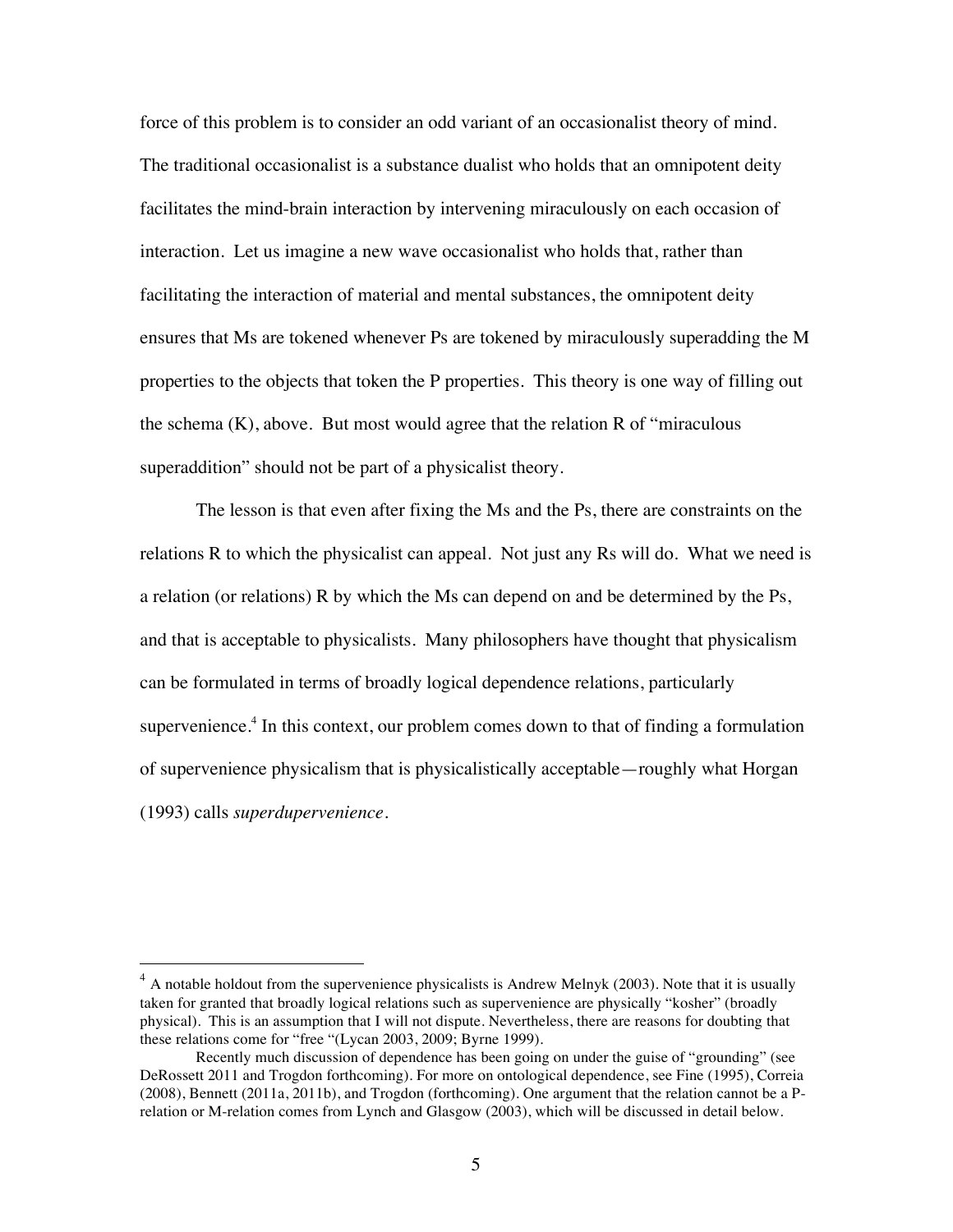#### **3. Supervenience Physicalism and Superdupervenience**

A common way to think about physicalism is to think about how two possible worlds could differ or fail to differ if physicalism is true of one of them (Lewis 1983, 1994; Horgan 1993; Jackson 1998). As a first pass, we might think that physicalism claims that two worlds that are physically identical are identical *simpliciter*. But if physicalism merely contingent (as many philosophers believe), then we will need to constrain the physicalist thesis so that it only makes claims about some worlds—for example our own. Intuitively, the idea is that if physicalism is true of our world, then (after Jackson 1998: 12):

(MPD) Any world that is physically identical to our world and doesn't contain any extra stuff (that is, is a "minimal physical duplicate" of our world) will be identical *simpliciter* to our world.

(MPD) captures the idea that if physicalism is true, then in any minimal physical duplicate of our world, nothing that is in our world will be left out, and nothing absent from our world would appear.

But now we come to the crux of the matter. The trouble is that while the (MPD) formulation of physicalism guarantees that the Ms supervene on the Ps, it doesn't ensure that the supervenience relation is itself physicalistically acceptable—it does not guarantee superdupervenience (2006: 159). To illustrate the problem, Terry Horgan directs our attention to the example of G. E. Moore's metaethical non-naturalism:

Moore held that *intrinsic goodness* is an objective, non-natural, property. He held that its instantiation is supervenient on the instantiation [sic.] of certain natural properties (although he did not use the *term* 'supervenient'), in a modally very strong way: in any possible world in which thus-and-such natural property is instantiated by an individual *i* at a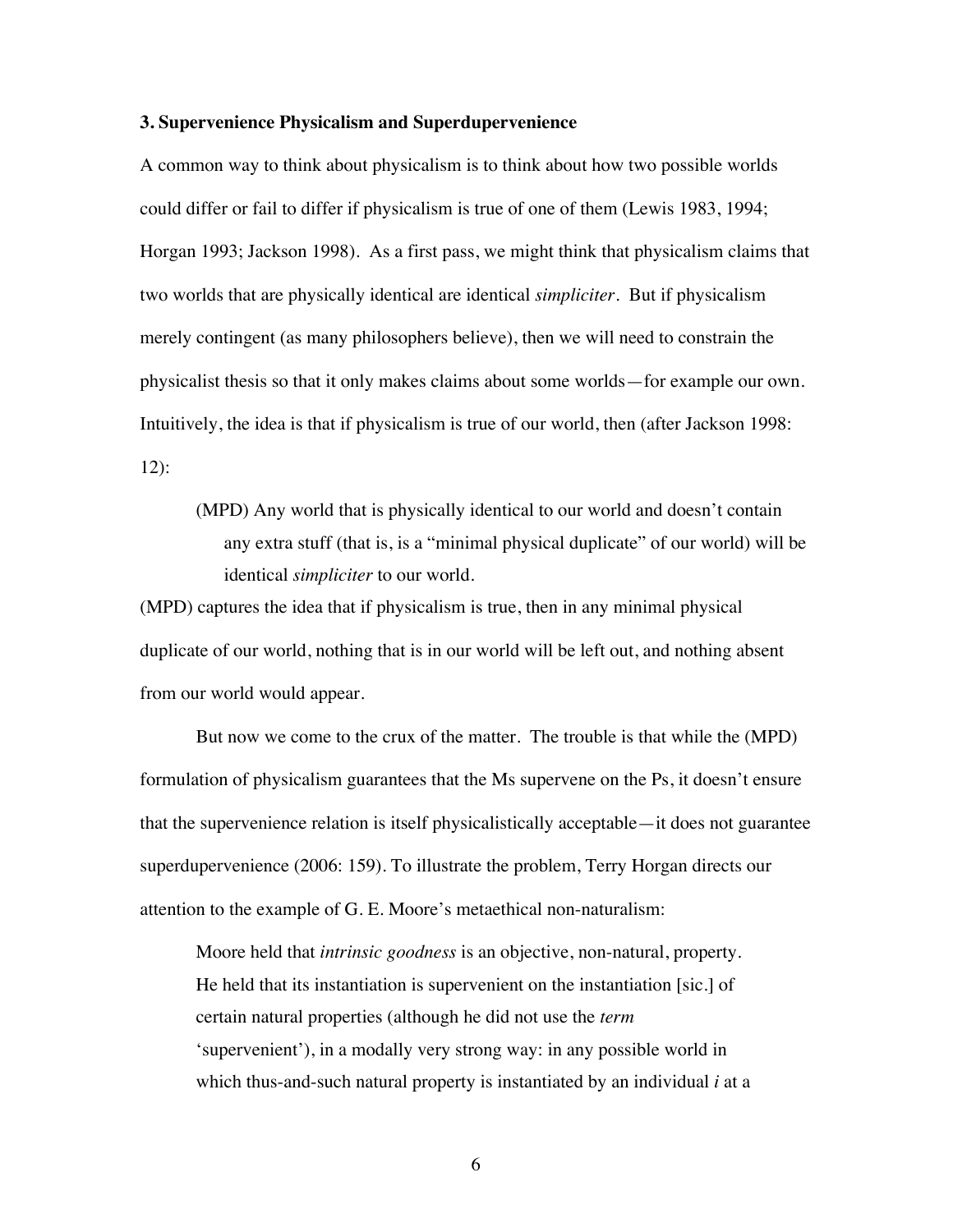time *t*, the non-natural property of intrinsic goodness is thereby instantiated by *i* at *t*. He also held that the necessary connection linking the pertinent natural property to intrinsic goodness is itself metaphysically fundamental and sui generis—rather than being derivative from any other facts. (He held that we know such metaphysically fundamental, synthetic, necessary truths by a special faculty of moral intuition.) Moorean nonnaturalism in metaethics surely should not be considered consistent with metaphysical materialism. Yet, because of the modal strength of the metaphysically fundamental necessary connections that supposedly obtain between certain natural properties and intrinsic goodness—connections that obtain in *all* possible worlds, even though they are synthetic… a *minimal* physical duplicate of any physically possible world, or of any spatiotemporal region of such a world, will be just like that world (or region) with respect to how the non-natural property of intrinsic goodness is instantiated. (Horgan 2006: 159-160)

The trouble with (MPD) is that it tells us only *that* some worlds are alike in certain ways. It does not explain *why* or *how* they are so related. So (MPD) can be satisfied by plainly non-naturalistic Ms such as Moorean goodness. Thus, (MPD) may provide a necessary condition on physicalism but it is not yet sufficient to state the thesis of physicalism.<sup>5</sup>

This much seems right. Our question, now, concerns what kind of adjustment must be made to (MPD) to craft a thesis that is sufficient for physicalism. How can we adapt (MPD) so that it is not satisfied by non-natural goodness and other properties that are incompatible with physicalism?

In Horgan's assessment the culprit in the failure of (MPD) is that it allows "brute" metaphysical connections between the Ps and the Ms, as illustrated by the example of

 <sup>5</sup> I follow Horgan in assuming that physicalism is a form of metaphysical or ontological naturalism, so that non-natural entities are incompatible with physicalism. Kim (2011) also assumes that physicalists must be (metaphysical) naturalists.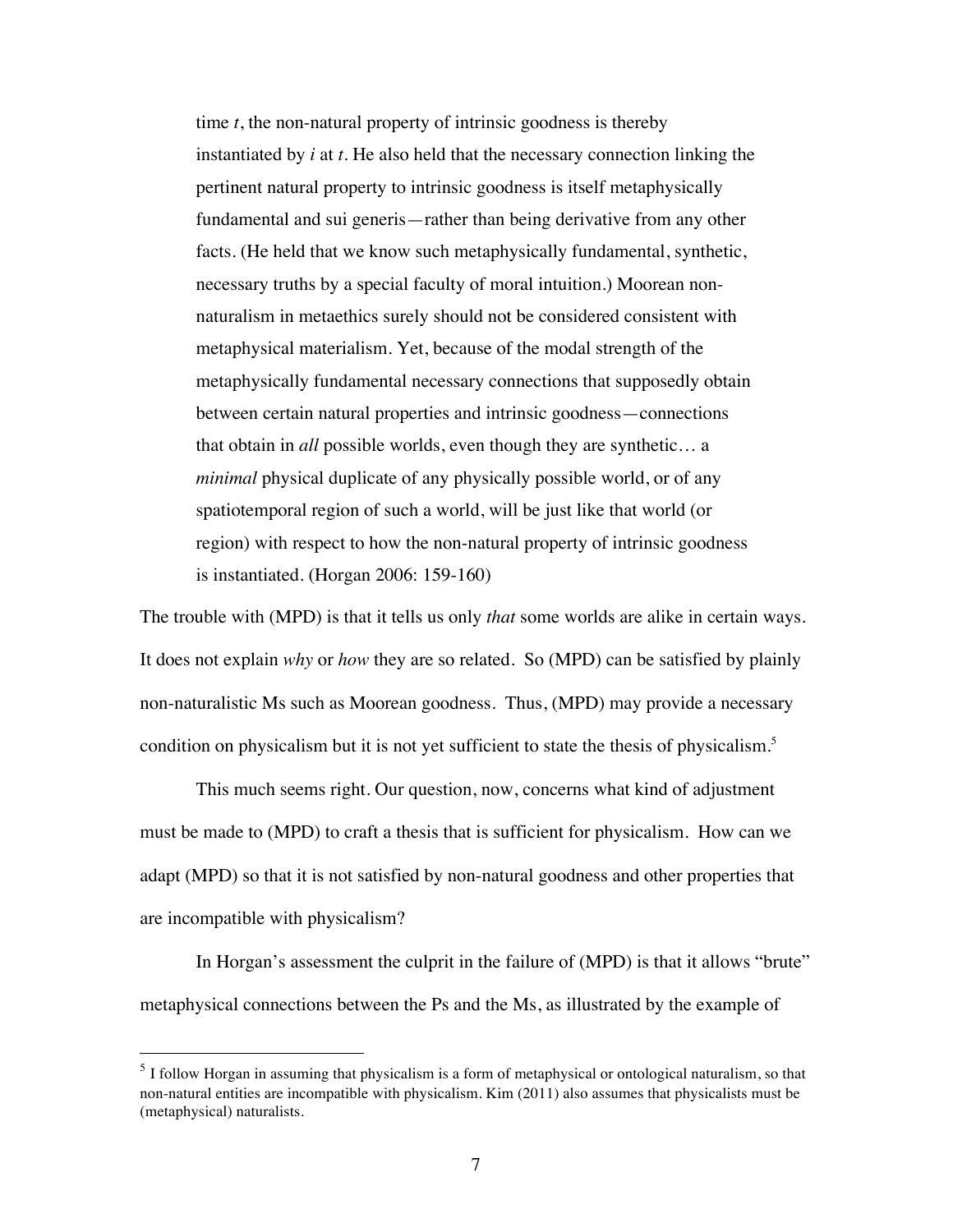Moore's ethical non-naturalism. Call this sort of connection *Moorean supervenience*. 6 On Horgan's reading, it is because Moore holds that "the necessary connection linking the pertinent natural property to intrinsic goodness is itself metaphysically fundamental and sui generis—rather than being derivative from any other facts" that Moore's account of goodness is incompatible with physicalism (2006: 161). Accordingly, he proposes to exclude such relations by explicitly proscribing them. He amends (MPD) with a clause that rules out "brute inter-level relations of metaphysical necessitation," namely:

> (B) there are no brute inter-level relations of metaphysical necessitation linking physical particulars or properties to nonphysical particulars or properties.<sup>7</sup>

The conjunction, (MPD+B), preserves what was right in the (MPD) account. But it goes further, ruling out a physicalism based on "brute" metaphysical relations. Horgan announces himself satisfied with this addendum (MPD+B) as an "explication of the thesis of materialism" (2006: 162).<sup>8</sup>

Regarding (B), Horgan remarks, "Perhaps [it] could itself be further explicated; I leave open whether this is so, and also whether it would be worthwhile seeking such an explication" (2006: 162). Indeed there is much to be said about (B). For one, (B) is *ad hoc*. Horgan notices that (MPD) appears to be compatible with certain kinds of nonnaturalism; this is deemed problematic; so in response he adds a clause that says, in effect, "and no non-naturalism." This works, of course. Yet it would be nice if the

 <sup>6</sup> By calling these "metaphysical" relations Horgan contrasts them with nomological or logical/analytic relations. Note that what I am calling "Moorean supervenience" Horgan calls, prejudicially, "Moorean emergentism."

<sup>&</sup>lt;sup>7</sup> This is thesis (3) in Horgan (2006: 161).

 $8$  Horgan frequently uses the term "materialism" rather than "physicalism" but the latter has been more common in recent discussions. Some reserve the term "materialism" for a metaphysical view tied to an antiquated notion of material substance, e.g., one current in the Seventeenth and Eighteenth Centuries. Others use the three terms interchangeably, as I assume they may be for present purposes.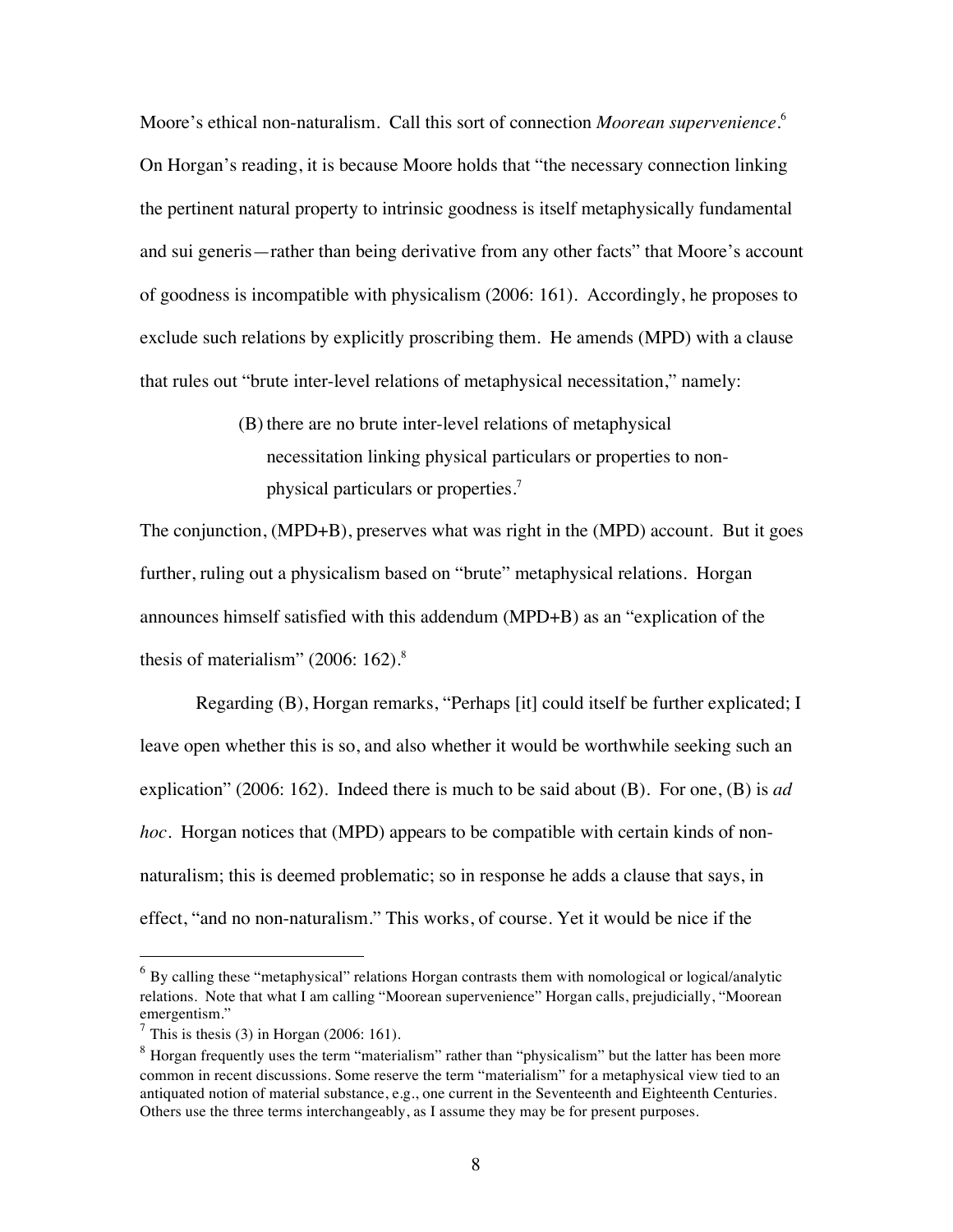constraint fell out of the rationale of the formulation rather than being tacked on.

Moreover, the more basic problem is that adding a constraint like (B) is the wrong tactic. The temptation to remedy (MPD) with (B) derives from a misdiagnosis of the defects in (MPD) itself. To this misdiagnosis we now turn.

#### **4. Moorean Supervenience and Non-Naturalism**

The example of Moorean non-naturalism demonstrates that (MPD) alone does not give sufficient conditions for physicalism. But what is the feature of Moore's account of goodness that brings it into conflict with physicalism? Horgan focuses on Moore's appeal to a "brute" relation of metaphysical necessitation as the disqualifying feature. But in so doing he overlooks a more obvious culprit: the fact that Moorean goodness is a non-natural property.

Horgan takes it as given that Moorean goodness is a non-natural property. And, with Horgan, I suppose that whatever non-natural properties are, they are not among the broadly physical properties. This is because however we understand physicalism, physicalism is at least a form of metaphysical naturalism (Kim 2011). Thus, any proposed formulation of physicalism that admits non-natural entities is going to be inadequate. That is why it is Moorean goodness, not just goodness, that is supposed to be a problem for (MPD). But, and here's the rub, compatibility with a non-natural entity is going to be a disqualifier for a proposed formulation physicalism regardless of the relation that is supposed to hold between it the non-natural property and the natural physical properties. Let the relation between the physical and non-natural goodness be as strong as you like, it will not sanitize the non-naturalness. But it's one thing to point out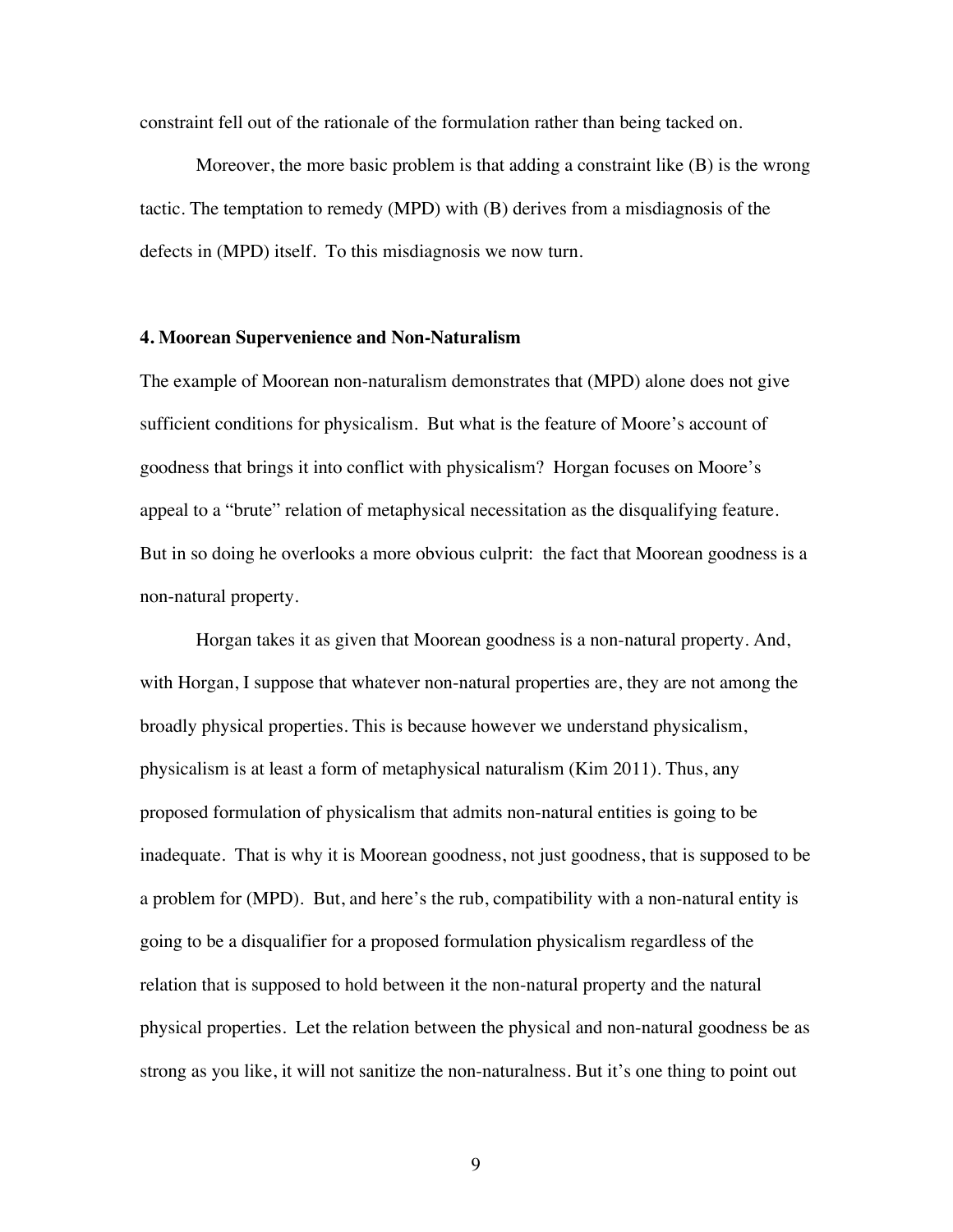that "brutely" supervening on the strictly physical is not enough to qualify something as broadly physical, and it's another thing to show that such supervenience cannot play any part in physicalism.

Of course one might suppose that what *makes* Moorean goodness non-natural is that it supervenes with brute metaphysical necessity on the physical properties. This is surely the thought that lies behind Horgan's argument. But it does not seem to be correct.

There is general agreement, extending to Moore himself (1942), that in *Principia Ethica* he did not offer a specific account of the distinction between natural and nonnatural properties.<sup>9</sup> And, indeed, the consensus seems to be that Moore never succeeded in articulating a workable explanation of the distinction he had in mind: "nowhere in his work is there a clear and coherent explanation of which properties are non-natural that is also consonant with his claim that Good is non-natural" (Dreier 2007: 192; see also Broad 1942 and Jost 1973). What is important for present purposes is that it's fairly clear that Moore did not take it that the "bruteness" of the supervenience of goodness on the natural is what makes goodness itself non-natural. Let's see why.

Horgan attributes to Moore the view (quoted unabridged above) that goodness "is supervenient on the instantation [sic.] of certain natural properties… in a modally very strong way…. He also held that the necessary connection linking the pertinent natural property to intrinsic goodness is itself metaphysically fundamental and sui generis–rather than being derivative from any other facts" (2006: 159). I take it that Horgan's claim that the Moorean supervenience relation is "sui generis–rather than being derivative from any

 $9$  Needless to say, it will not settle the current dispute over physicalism to determine whether Moore thought that what makes goodness a non-natural property is that it supervenes on the natural in a way that is not "derivative from any other facts" (Horgan 2006: 161). But it may nevertheless shed some light on the issue.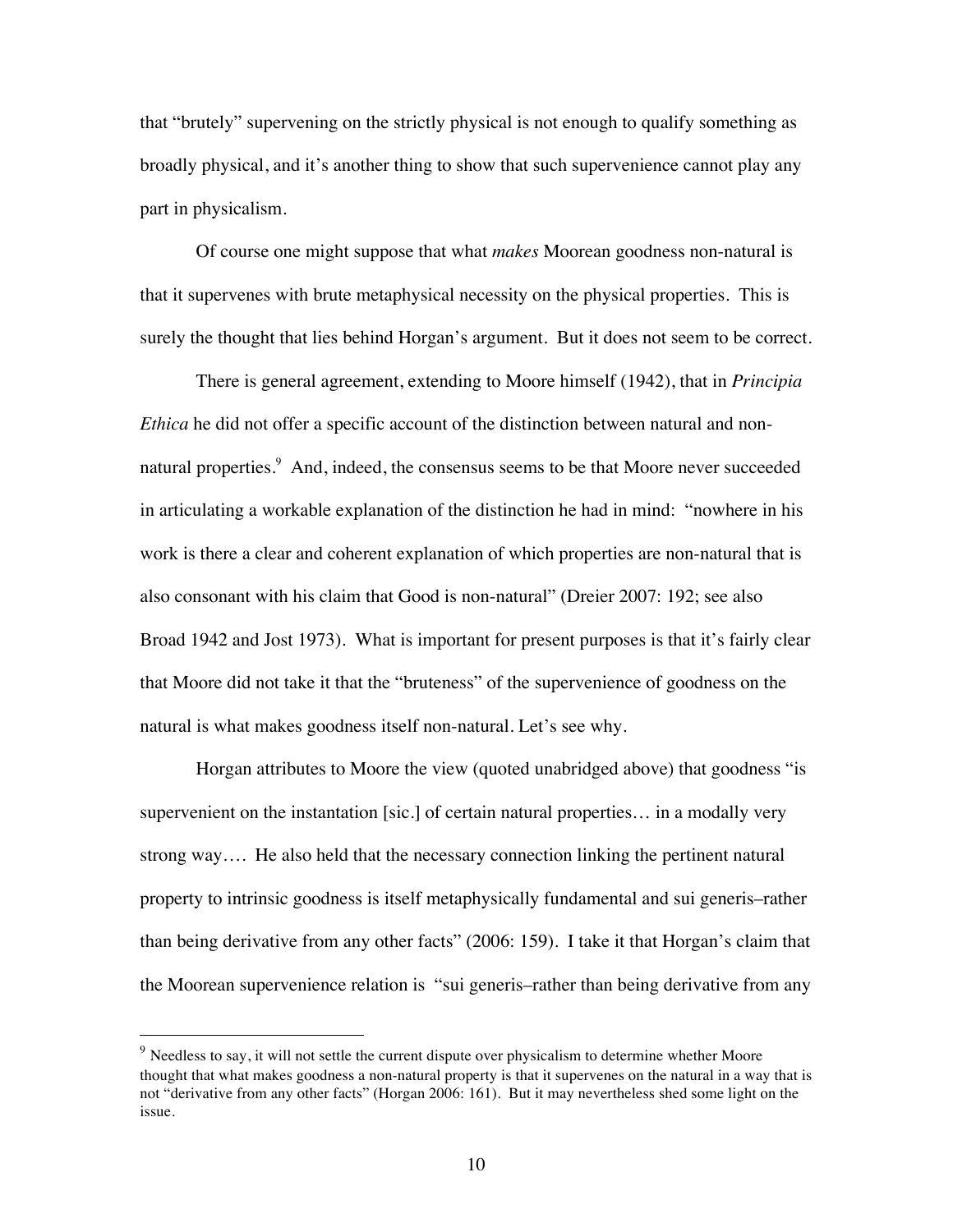other facts" is his gloss on Moore's thesis that goodness is unanalyzable. For, the thought goes, if goodness were analyzable, then it would depend on its analysans in a way that is not brute. So bruteness comes from lack of analysis. The question, then, is whether the unanalyzability of goodness is what is supposed to make it non-natural.<sup>10</sup>

Jamie Dreier considers precisely the question that presently occupies us: What makes goodness non-natural, according to Moore? And the first hypothesis that Dreier considers is that the unanalyzability of good is what make goodness non-natural: "Now, it *might* be thought that there really is no more to Moore's claim that good is non-natural than that it is unanalyzable" (2006: 193). However, Dreier immediately rejects this explanation. The trouble is that Moore also holds that yellow is simple and indefinable (unanalyzable), but he does not thereby conclude that yellow is a non-natural property (1903: 10). Yellow, in fact, is a paradigm case of a natural property for Moore. So the fact that a supervenience relation is "brute" in the sense of being unanalyzable and not "derivative of other facts" does not render the supervening properties non-natural. If it did, Moore should think that yellow is a non-natural property. But that is not his view.

At this point it could seem like the right thing to say is, "So much the worse for Moore." After all, as Dreier points out, we cannot assume that in calling goodness 'nonnatural' Moore was using that expression as we do to begin with (2006: 192). And if, as seems plausible, Moore was groping toward a distinction of which he had only an inchoate grasp (Dreier 2006: 197-98), then it would be understandable if he made some incorrect judgments, for example, about the joint unanalyzability and naturalness of yellow. But if Moore does not mean by 'non-natural' something like what we do, then we

<sup>&</sup>lt;sup>10</sup> Notice that even Horgan's own way of explaining Moore's view suggests that the answer is negative, for he says that Moore holds that goodness has two characteristics: it is non-natural and it "also" holds that goodness supervenes brutely.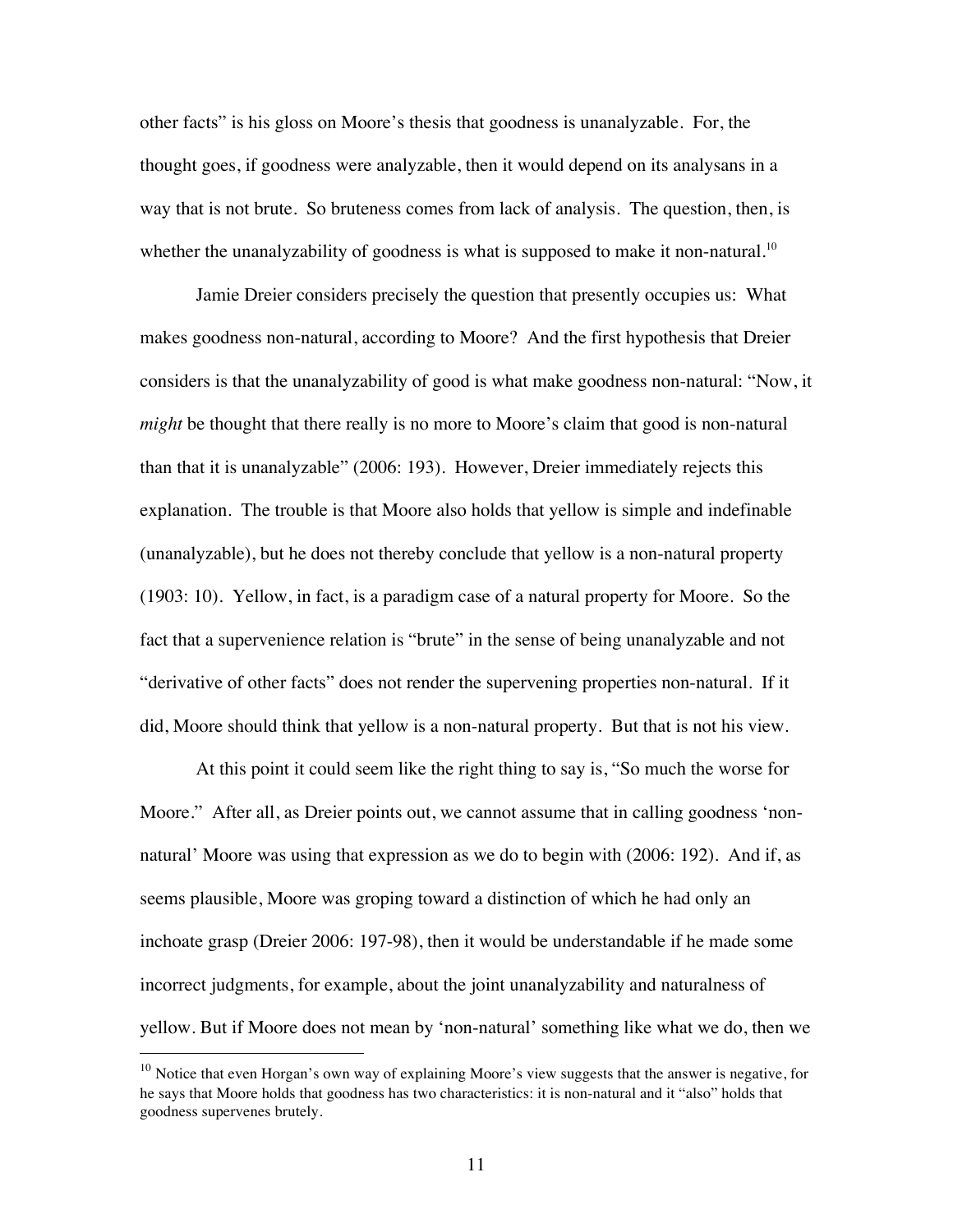have no reason to think that Moorean goodness will be even a prima facie counterexample to a formulation of physicalism like (MPD), as Horgan supposes. Second, Moore surely did mean to draw a contrast between the properties of yellowness and goodness; and we should not be too eager to say he was confused about there being a contrast, even if he was unable to explain its basis. Moreover, with Dreier we should concede that when Moore calls goodness 'non-natural', "what he had in mind clearly did have something to do with Good's unanalyzability" (Dreier 2006: 199).

Dreier argues that the distinction that Moore was after in calling goodness 'nonnatural' is the distinction between "descriptive" and "evaluative" properties (2006: 205-  $206$ .<sup>11</sup> What makes goodness non-natural is that natural properties "describe the intrinsic nature of what possesses them" (Moore1942: 272, in Dreier 2006: 205) whereas goodness does not *describe* an object at all. That is why saying of something that it is good "cannot be reduced to any assertion about reality" (Moore 1903: 114). In short, it seems that what makes goodness non-natural for Moore is that it is a normative property. For Moore holds that "evaluative" properties are not "descriptive" whereas he assumes that all natural properties are "descriptive." The fundamental distinction, then, seems to be between "descriptive" and normative properties.

That (MPD) is compatible with Moorean non-naturalism surely reveals that it is not sufficient for the formulation of the physicalist thesis. But if the above reasoning is

 $11$  See also Bloomfield (2006). The point, of course, is not to suggest that we should think that evaluative or normative properties are *ipso facto* incompatible with naturalism, merely that Moore so thought. (On Moore and naturalism, see also Jost 1973.)

Contemporary readers may be exasperated by the talk of properties (rather than terms) being descriptive or evaluative, which I preserve from Moore. Dreier notes that Moore does not always seem to have attended to the use/mention distinction, and thereby the predicate/property distinction (2006: 206). For present purposes the important idea is that for Moore there are two kinds of properties, one denoted by descriptive predicates and one not. See also Hochberg (1962) concerning Moore's use of 'property' and 'predicate'.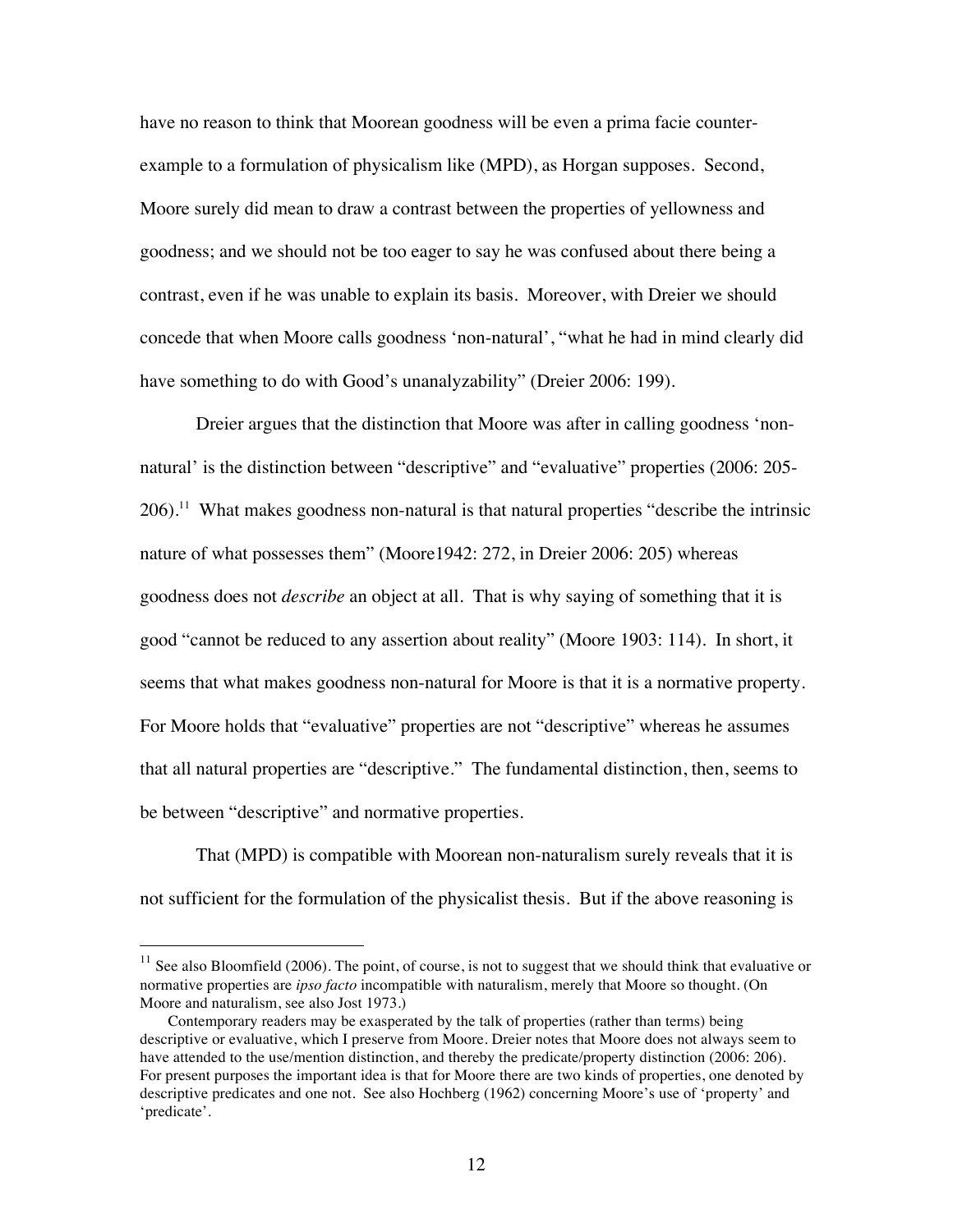correct, the incompatibility stems not from the bruteness of the supervenience but from the fact that Moorean goodness is a non-natural property. According to Moore, this is in virtue of being an "evaluative" property; but the salient feature for Horgan's purposes is it a non-natural property, and non-natural properties are incompatible with physicalism. But even if we go along with Moore's contention that all natural properties are "descriptive" rather than "evaluative", it should be clear that brute metaphysical supervenience does not *make* goodness an "evaluative" and *ipso facto* non-natural property.<sup>12</sup> For it is not generally true that brutely supervenient entities or properties are normative—as Horgan's own example of Cartesian souls illustrates: "one could hold that in every metaphysically possible world, living organisms with the physical composition of human beings *have immaterial Cartesian souls, in which inhere mental properties*" (2006: 161). In this example, the physically disqualified entities are immaterial souls, rather than evaluative or normative properties or entities.

We have to attend carefully to how each of Horgan's examples works. What he misses is that Moorean goodness and Cartesian souls are incompatible with physicalism for different reasons—one is normative, the other involves non-physical substances. They are both "non-natural" but in different ways, and neither seems to have anything to do with the bruteness of the imagined supervenience. There's no disputing that physicalism is incompatible with Cartesian immaterial souls. The question is whether the source of the incompatibility is the alleged brute metaphysical supervenience. I don't think so. The obvious problem with Cartesian souls is that they are already understood to

 $12$  It's worth noting that if Horgan were to argue directly from the compatibility of (MPD) with normative properties to the insufficiency of (MPD) for formulating physicalism, his argument would be treated as inconclusive or question-begging. It is controversial whether physicalists can accommodate normative properties, in general; but Horgan's argument purports to be distinct from an argument that supervenience physicalism cannot accommodate normativity.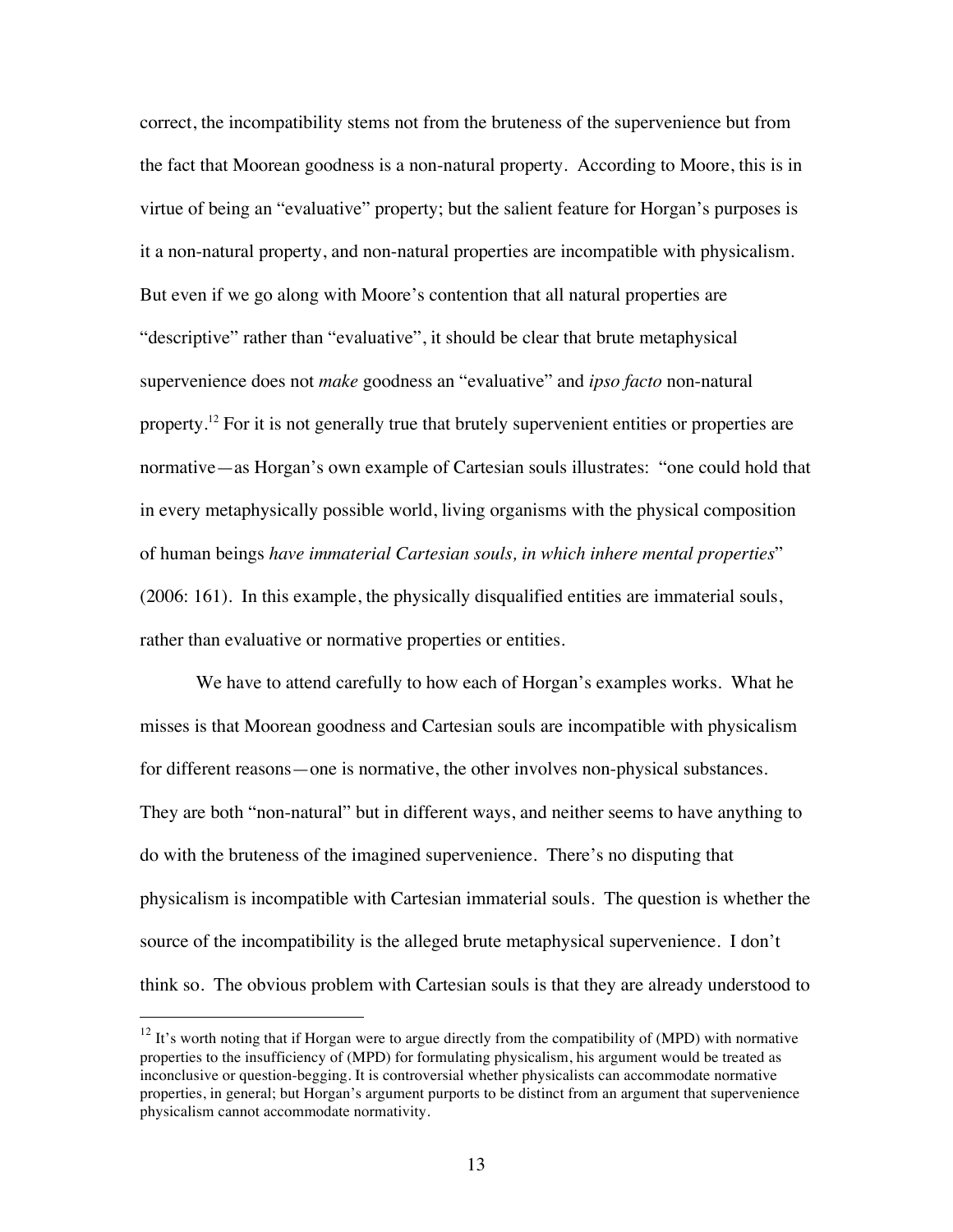be immaterial, i.e., non-natural.<sup>13</sup> But whatever it is that makes Cartesian souls problematically immaterial, it isn't the bruteness of their supervenience on the strictly physical. Immaterial souls would be just as a big a problem for physicalists if there were a law of nature guaranteeing the co-occurrence of brains and souls, or if immaterial souls floated around on their own. Likewise, I have argued, whatever it is that makes Moorean evaluative properties non-natural, it isn't the "bruteness" of their supervenience on the physical. It is useful to remember that supervenience is merely a covariation relation (Kim 1998), so it is unsurprising that non-natural things can co-vary with physical things.

Horgan draws our attention to cases that involve a "brute" supervenience relation between physical properties or entities and non-physical properties or entities. He correctly observes that "it should be clear that mere supervenience of higher-order properties and facts on physical properties and facts cannot be enough to confer materialistic respectability" (1993: 565). To this we can agree: *Merely* supervening on the physical is not sufficient to "naturalize" the non-natural. He then goes on to draw a further conclusion: "The moral is not that supervenience cannot be an important part of a broadly materialistic metaphysics, but rather this: putative supervenience relations that are themselves unexplainable and *sui generis* cannot play such a role" (1993: 565-566). Yet this further step is not warranted. Horgan has shown that formulations of physicalism only in terms of unqualified "brute" supervenience relations are by themselves insufficient to express the thesis of physicalism. It does not follow, however,

 $13$  The problem with Cartesian souls is that they are stipulated to have essences that are incompatible with their being even broadly physically acceptable—this is why it is "Cartesian" souls rather than "thinking things" that figure in the example. The point that Horgan is making through this example is that Cartesian substance dualism is compatible with brute supervenience, but not with physicalism. But the example also illustrates my point that the bruteness of the supervenience doesn't invariably produce the kind of problem we saw above with Moorean goodness and normativity—immaterial souls are not, *eo ipso*, evaluative. (Nor does brute supervenience invariably produce immaterial substances: goodness is not a substance, at all.)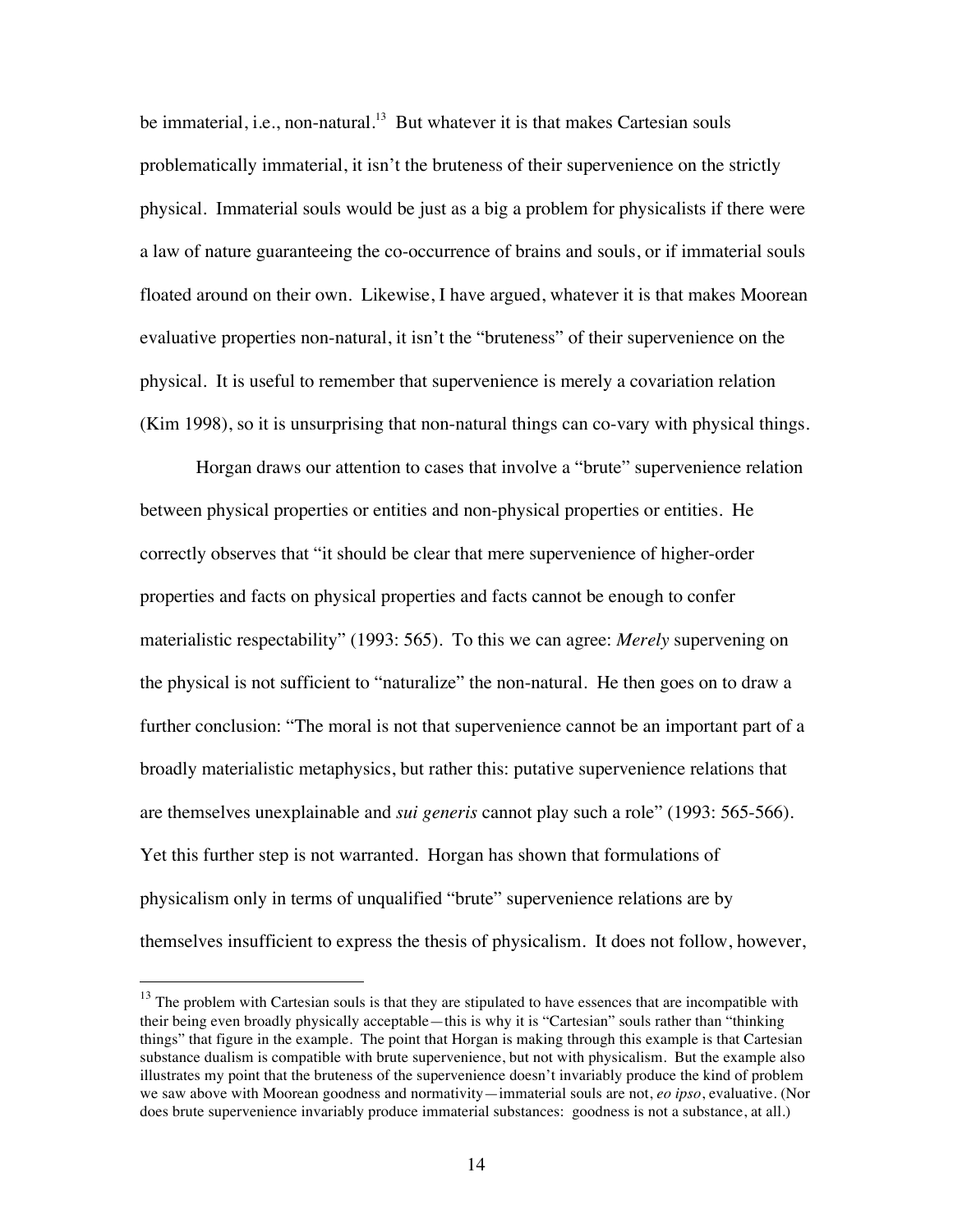that with qualification such supervenience relations cannot be part of any physicalist account. The most that Horgan is entitled to conclude is that one cannot cleanse nonnatural properties merely by asserting that they stand in supervenience relations to physical properties.

Where does this leave us? On one hand, Horgan is correct that a thesis like (MPD)—one that allows any brute metaphysical supervenience relations between the Ps and the Ms—doesn't yet give us sufficient conditions for physicalism. On the other hand, it's not clear that proscribing all brute supervenience relations is the right solution. This would be the right solution if the non-naturalness of the Ms was a result of the bruteness of the R relation. But Horgan has not shown that the "bruteness" of supervenience is the culprit.

## **5. Moorean Supervenience and Emergence**

What's wrong with Moorean supervenience if it's not that the entities that it licenses are ipso facto non-natural? In some passages Horgan seems to suggest that Moorean brute metaphysical necessities are incompatible with physicalism in their own right:

Just as standard emergentism is at odds with materialism because it posits metaphysically fundamental *laws of nature* other than the metaphysically fundamental laws of physics (viz., inter-level laws linking physical properties to emergent properties), likewise Moorean emergentism is at odds with materialism because it posits sui generis *principles of metaphysical necessitation* (viz., inter-level principles expressing brute, fundamental, metaphysical-necessitation relations between physical properties and emergent properties). A doctrine worthy of the label materialism should not countenance brute inter-level relations of metaphysical necessitation, any more than it should countenance brute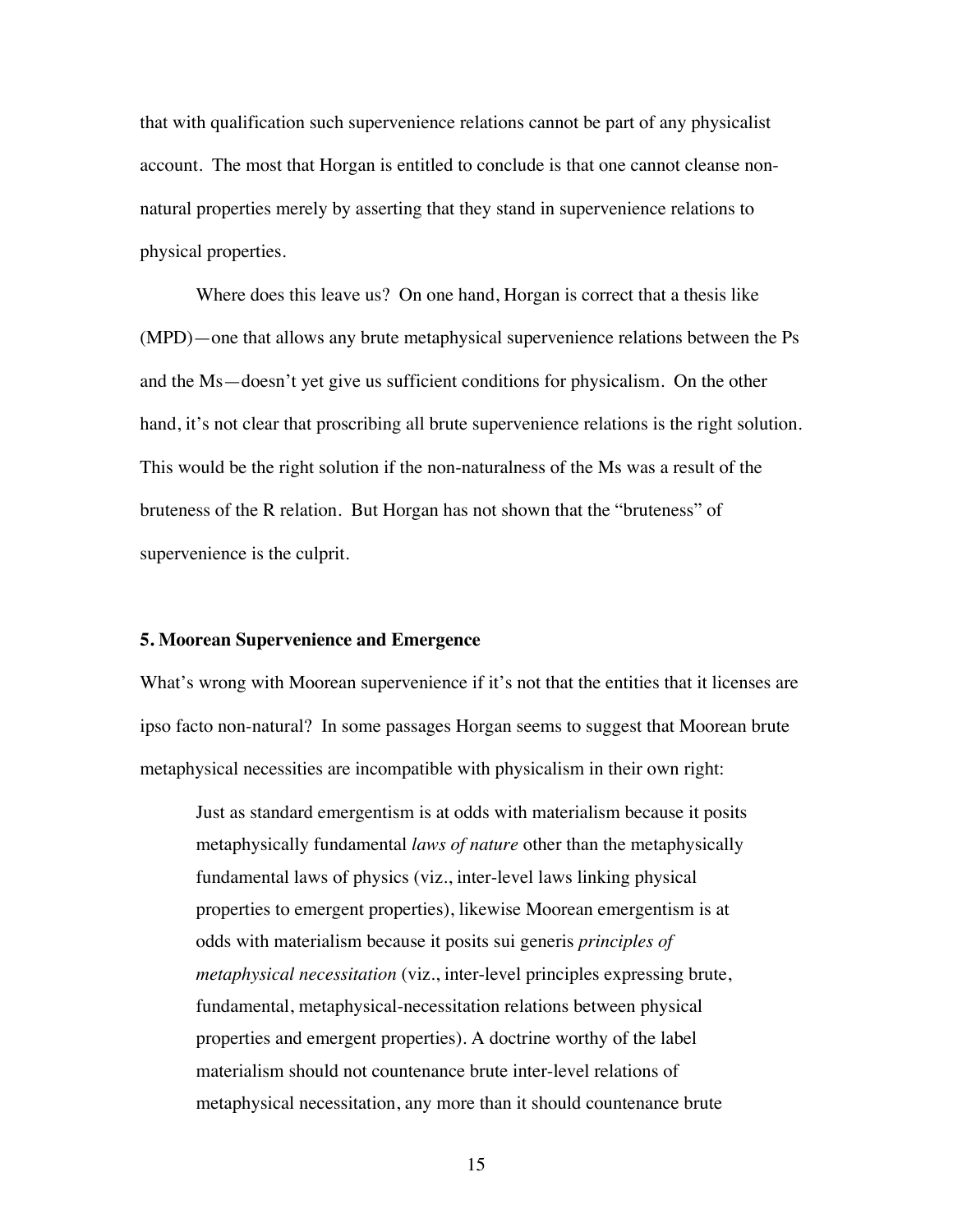inter-level laws of nature. And it should not countenance Mooreanemergent properties, any more than it should countenance standardemergent properties. (2006: 160)

This passage suggests both of the objections that we have considered. On the one hand, he asserts that there is a basic incompatibility with physicalism and "brute, fundamental, metaphysical-necessitation relations." On the other hand, he seems to suggest that the reason such relations are problematic is that they would generate "emergent" properties, which he assumes are incompatible with physicalism.

Horgan associates Moorean supervenience with traditional emergentism, as familiar from the so-called British Emergentists of the 19th Century (see McLaughlin 1992). Moorean supervenience—"Moorean emergence" as Horgan calls it—is supposed to come out unfavorably by this association. But the comparison is misleading. Let us agree that (a) traditional emergentism posits metaphysically fundamental inter-level laws of nature, i.e., laws of nature not derivative from or determined by other laws of nature, and (b) that those interlevel laws of nature link physical properties to emergent properties. Yet in what sense are the "emergent" properties emergent or *sui generis*? They are, of course, novel properties, that is, properties that do not appear among the strictly physical Ps. *Liquidity* and *fragility* might be emergent in this sense, as well as *yellowness*, *treeness*, and *chairness*. *Life* seems to be emergent in this sense. Supervenient properties are typically emergent properties in this sense. But that is not by itself incompatible with physicalism, unless we suppose that physicalism is committed to the existence of only strictly physical entities and properties; but that is not the view of most physicalists or their critics, and it is not Horgan's view. So if Moorean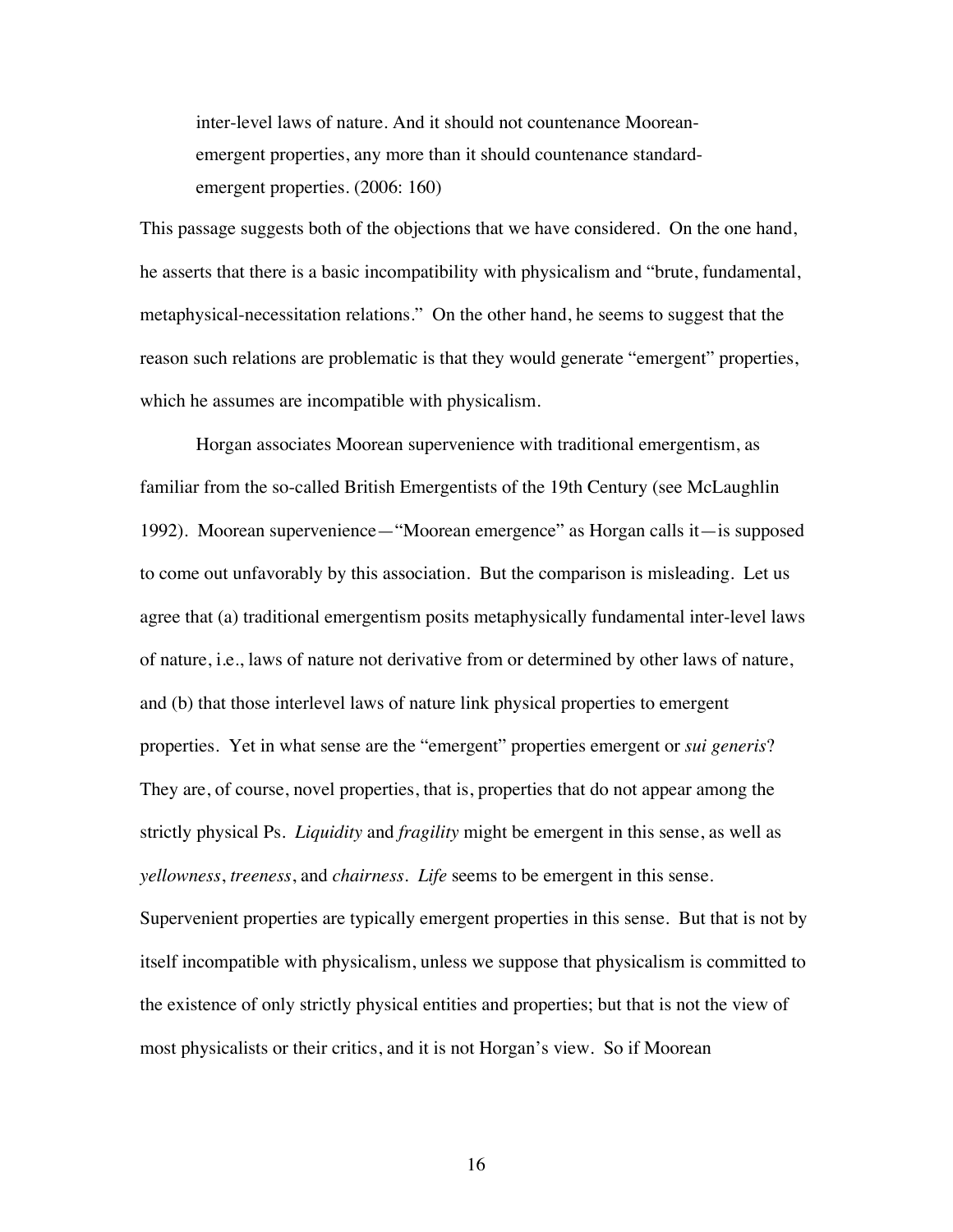supervenience is problematic, it cannot be only because it relates novel properties to the strictly physical properties.

British Emergentists tended to hold that emergent properties are more than merely novel. As Horgan recounts, the traditional emergentists were not physicalists because they "denied that physics is a causally complete science," and they held that the emergent properties are "fundamental force-generating properties, over and above the forcegenerating properties of physics" (1993: 557). Now in this second, traditional sense, emergent properties are indeed a problem for physicalism. But, like the examples of nonnatural goodness and Cartesian souls, the example of "emergent" properties does not show that the source of their physical incompatibility is their "Moorean" supervenience on the physical. It looks, rather, like the physicalistically transgressive principle is the rejection of the causal closure of the physical (about which see Papineau 2001). Certainly Horgan has not argued that all Moorean supervenient properties violate the causal closure of physics; which is just as well, because that is not a very plausible  $claim.<sup>14</sup>$ 

The temptation to think that "emergent" properties must be incompatible with physicalism may stem from ambiguities in expressions like 'emergent' or 'sui generis'. We have already noted that the advocate of physicalistic Moorean supervenience will surely hold that the supervenient properties are "emergent" or "sui generis" in one sense, viz., they are properties that are not instantiated by strictly physical particulars. But the physicalist will just as surely deny that the supervenient properties are "emergent" or "sui generis" in a second sense, that is, the sense that involves denying the causal closure of

 $14$  See, e.g., Sober (1999).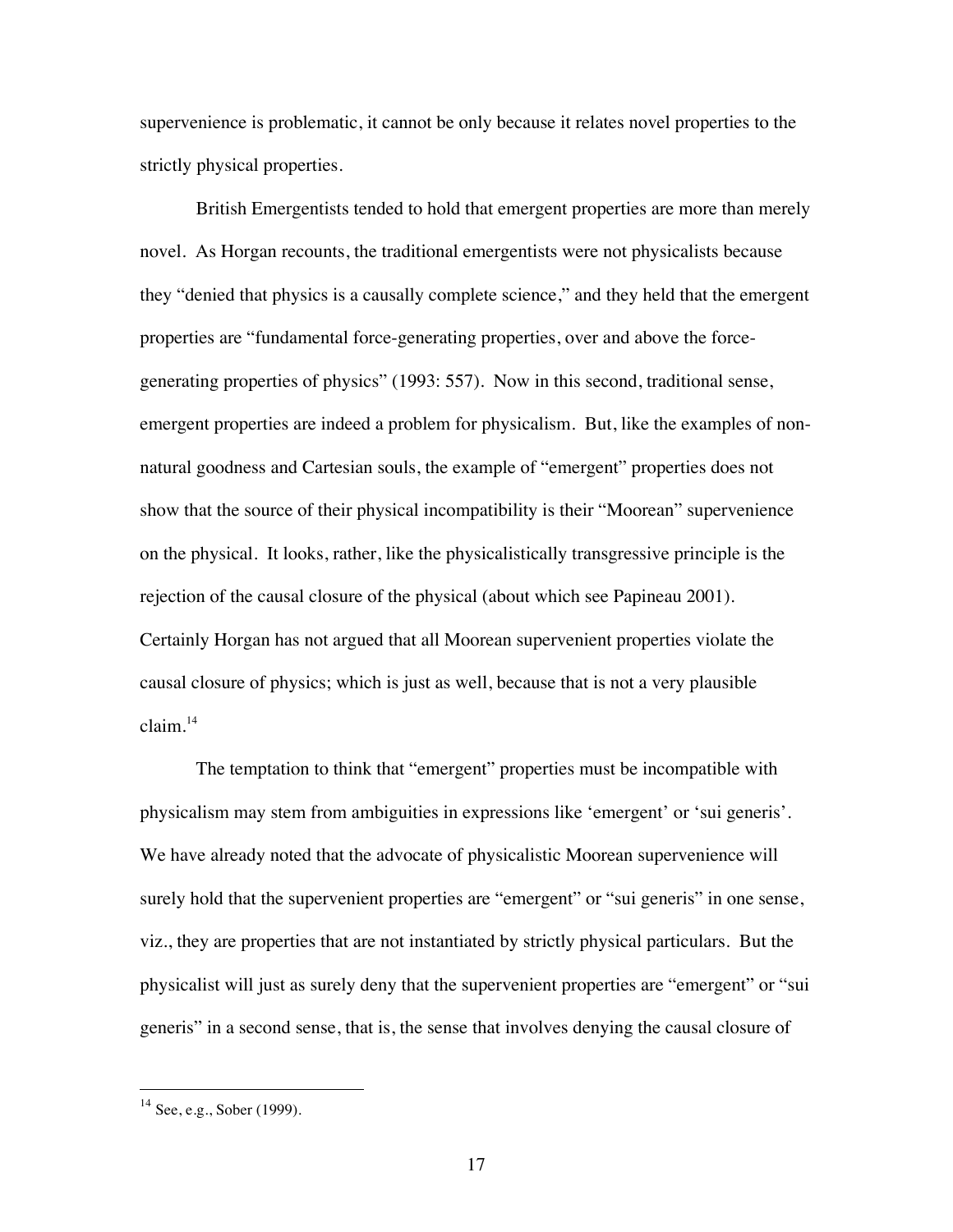physics.15 Whatever may be the problem with Moorean relations, it is not that they inevitably produce "emergent" properties in the latter, problematic sense associated with British Emergentists. Seen this way, Horgan's comparison of Moorean supervenience to emergence does not illustrate the allegedly troubling aspects of brute supervenience. Rather it proves to be another appeal of the sort we examined in the previous section, with examples of goodness and Cartesian souls: non-natural properties or entities can brutely supervene on the physical. But we have not yet found a reason to think that every property that brutely supervenes is *ipso facto* non-natural.

Thus we have not yet found a reason to exclude every Moorean supervenience relation from any formulation of physicalism, as (B) requires. After all, that a relation may be capable of having physicalistically unacceptable relata does not in itself show that the relation itself is physicalistically unacceptable. If there are Cartesian souls, then they somehow causally interact with the physical. But that will not physicalistically disqualify causation. If there are supernatural ghosts, they may stand in similarity relations to one another, and to children wearing sheets as Halloween costumes. Similarity can hold between natural entities, between non-natural entities, and between one and the other. But similarity is not thereby physicalistically disqualified. It's not enough to undermine a relation's physicalist credentials to show that it can have some non-natural relata. Thus, if the comparison between British Emergentism and Moorean supervenience is to impugn the latter's physicalist credentials, it must be because of something defective about

 $15$  One might, of course, try to argue that physicalists should not recognize any non-microphysical properties unless they have entirely novel causal powers. But that would be a different argument than Horgan employs. (Kim [1998, 2005] sometimes seems to apply what he calls "Alexander's Dictum" in this way.)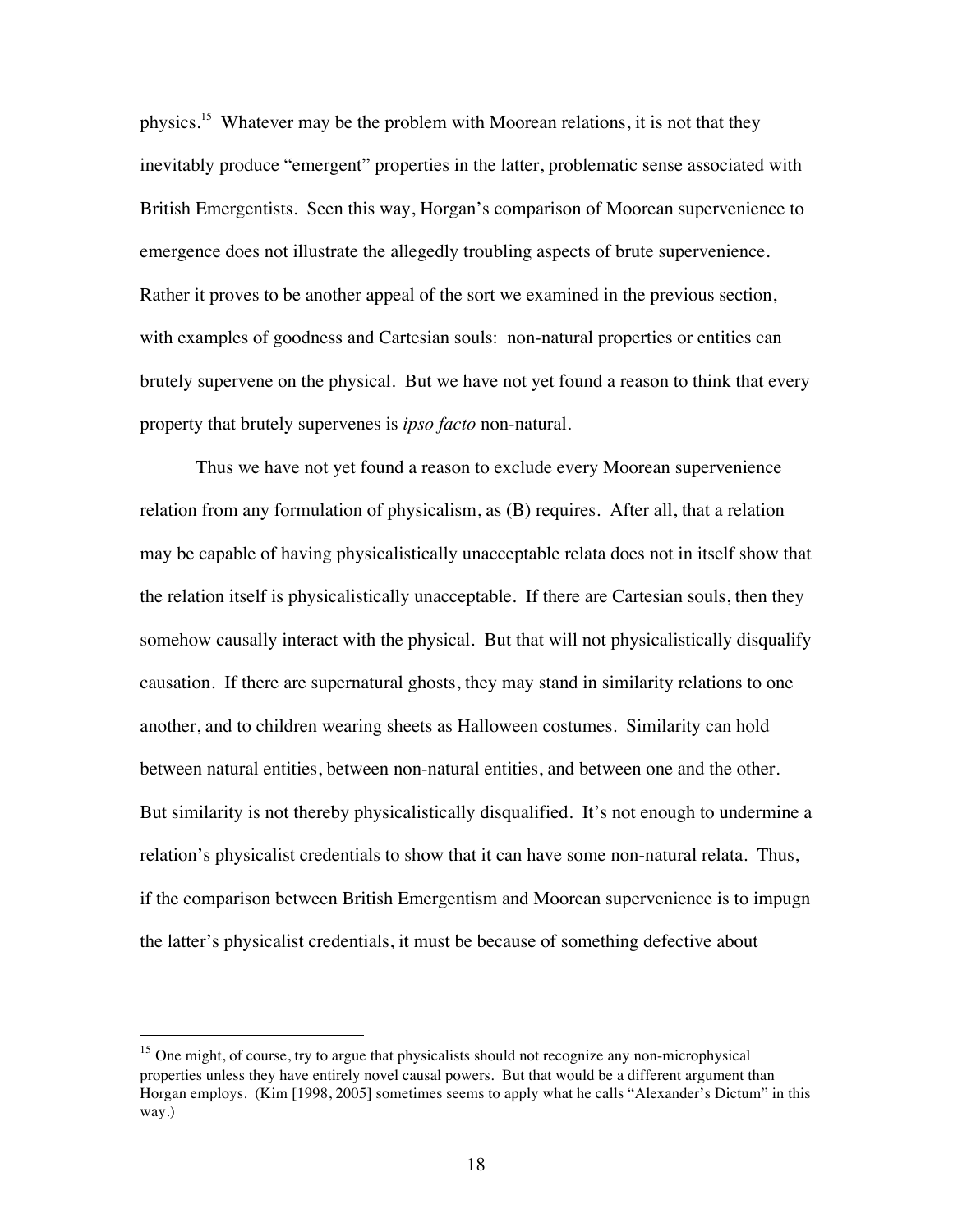"metaphysically fundamental inter-level" relations, not merely because they both admit "emergent" properties as relata.

### **6. Physicalism and Comprehensive Ontology**

Horgan's aversion to "brute" metaphysical necessities is not unique. David Chalmers and Frank Jackson argue that physicalists should not invoke "brute" or "strong" metaphysical necessities (2001; see also Chalmers 1996 and Jackson 1998). Against those like myself who would do so, they say: "Ontologically… it is compatible with a materialist ontology on which the explained phenomenon is ultimately physical. But epistemically, it is more akin to... property dualism"  $(2001: 353)$ . <sup>16</sup> As "brute" necessities are a problem for Horgan's "cosmic hermeneutics" (1984, 2006), so too they seem to run against Jackon's argument that "serious metaphysics" proceeds by conceptual analysis (1998) and David Lewis's project of "Humean Supervenience" (1986, 1994). Of course, those are problems only if physicalists must engage in those projects, about which there is room for doubt (Block and Stalnaker 1999, Byrne 1999, Polger 2008). And presently we're trying to figure out whether there is a good argument that physicalists must reject any form of Moorean supervenience.

What, exactly, is physicalism's alleged incompatibility with brute, inter-level, metaphysical necessity? The general idea is something like this: If physicalism is the claim that absolutely everything is physical or determined by the physical, then it seems that the determination relations must themselves be either physical or determined by the physical. Moorean supervenience relations are neither, and so must be incompatible with

 <sup>16</sup> See Loewer also (1996), Mackie (2002), Kallestrup (2006), Kirk (2006), Barnes (2007), Polger (2008), Whittle (2010), and Nolan (2012), among others.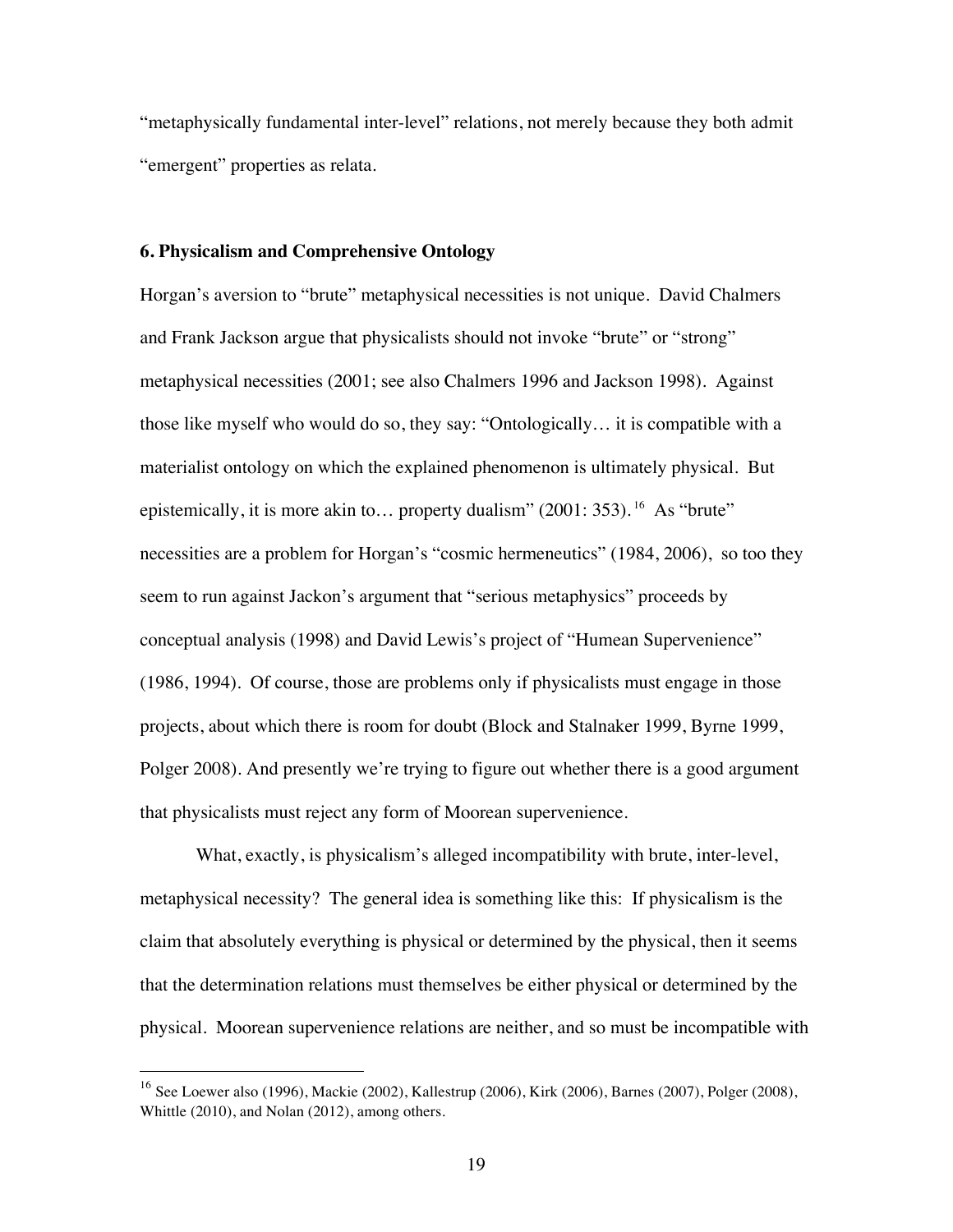comprehensive physicalism. Put in terms of pairs of worlds: Moorean supervenience seems to allow that two worlds could be minimal physical duplicates of one another, but differ because they have distinct "principles of metaphysical necessitation " (Horgan 2006: 160).

The puzzle we have arrived at can be spotted directly in the rough sketch of physicalism with which we began. If physicalism is the thesis that everything is among the Ps or else stands in R to the Ps, then we must ask: Does R itself satisfy the physicalist thesis?

There are reasons to think that the R-relations cannot be among the Ps or dependent on the Ps, nor among the Ms (Lynch and Glasgow 2003). If the R-relation linking the Ps and the Ms is among the Ms, then either it depends on and is determined by the Ps or it does not. If it does not, then the claim that all Ms depend on and are determined by the Ps is falsified, for R itself is an M that is not determined by the Ps. But if it is so dependent, then we will need to know by what R-relation it so depends, and we're off and running on a regress. So it seems that the R-relation cannot be among the Ms. But it is also hard to see how R could be among the base Ps. After all, if it were a strictly P-relation, how could it link Ps to non-Ps? Or, how could a dependence relation linking the Ms and the Ps qualify as a P-relation? Including such an "interlevel" relation among the Ps seems to be in tension with the idea that the Ps alone are fundamental. Ted Sider, for example, offers a principle of purity that says: "fundamental truths involve only fundamental notions" (2011: 106).<sup>17</sup> If physicalism is the view that only the Ps are

<sup>&</sup>lt;sup>17</sup> My discussion here follows Lynch and Glasgow (2003). I learned about Sider's principle from Bennett (2011b). Bennett proposes that R relations (she calls them "grounding" or "building" relations, following recent discussions) can themselves be grounded—non-fundamental—without leading to a vicious regress. I discuss her suggestion below. Others suspect that the regress is not vicious (deRosset unpublished).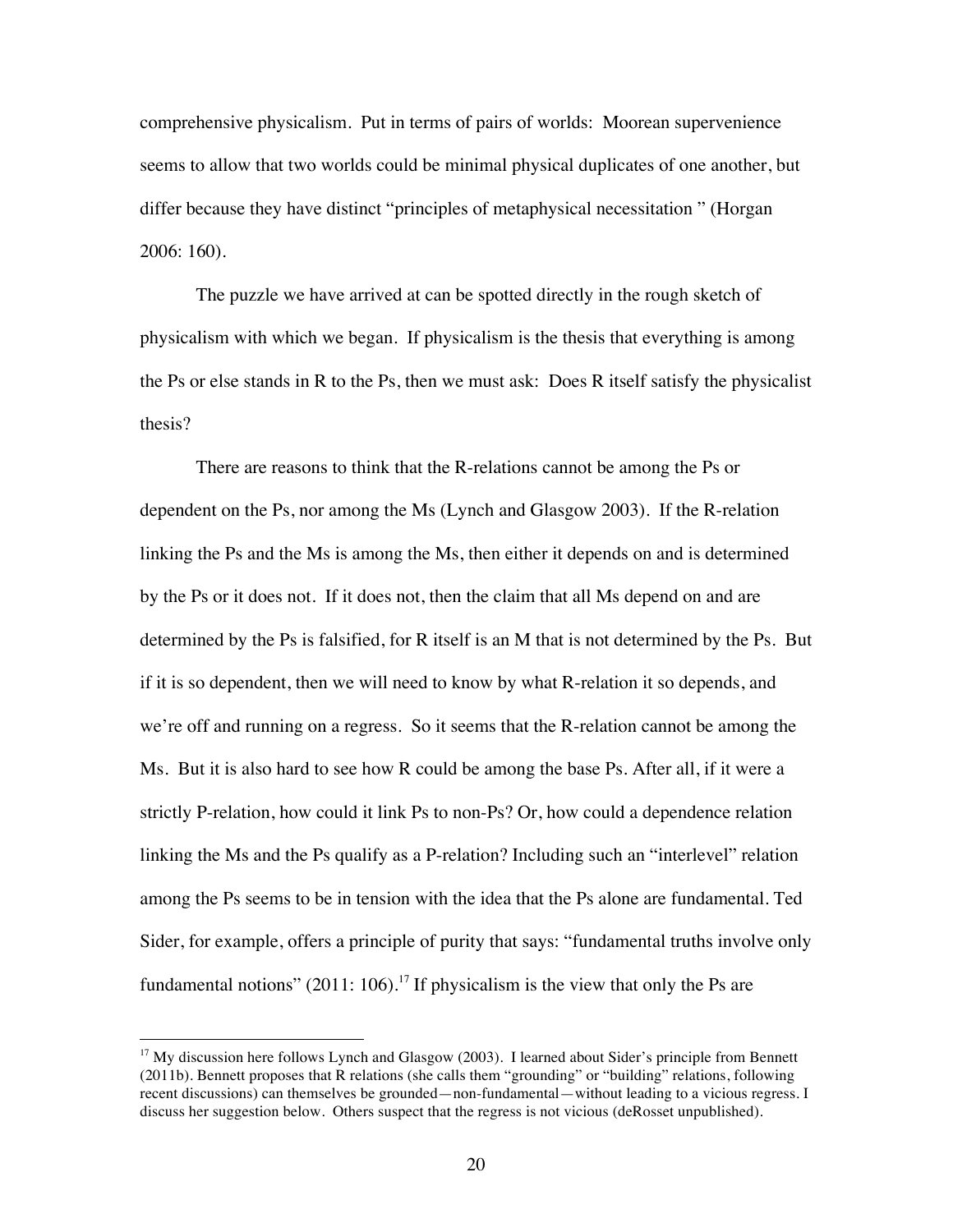fundamental, then it seems that R cannot be among them. And if R cannot be among either the Ps or the Ms, this seems to leave the physicalist with no options. Thus Moorean supervenience seems to be incompatible with a comprehensive physicalism.<sup>18</sup>

At this point, even those who are unsympathetic to physicalism should worry that something has gone awry. The above argument seems to show that physicalism is incoherent. But the argument goes through, if it does, even though we have not specified the Ps or the Ms. So this is not an argument against phsyicalism, but against any comprehensive ontology: Put whatever you like into the base entities, you will face the same problem. Any theory that claims that everything is an A or determined by and dependent on the A's will face the same question about the determination and dependence relations, leading to the same regress. And it will not matter whether the As are homogenous or heterogenous—let them be just the physical, or the five Aristotelan elements, or ang number of things. Whatever is going wrong here is not peculiar to physicalism. It seems to arise for any theory that makes use of determination and dependence relations (Lynch and Glasgow 2003, Bennett 2011b, Dasgupta unpublished). $19$ 

<sup>&</sup>lt;sup>18</sup> One might try to exclude determination relations from the scope of the physicalist claim by fiat (Tye 1984).

<sup>&</sup>lt;sup>19</sup> Of course, what is a problem for any comprehensive ontology is still a problem for physicalism. Perhaps we should conclude that that physicalism is simply false, an anonymous referee wonders. But there are at least three reasons for resisting that conclusion, at least on the basis of this argument. First, if physicalism is false on these grounds, no other comprehensive ontology is true either. So this kind of failure of physicalism is no solace to advocates of alternative ontologies. Second, most of the critics of physicalism hold that it is a contingent thesis; they do not deny that there could be some physicalist worlds, they only deny that ours is among them. So this conclusion contravenes their views, as well. Third, and more narrowly applied to the present discussion, if this is what is wrong with physicalism then it cannot be fixed by adding a constraint like (B), so it is no aid to Horgan. I am grateful to the anonymous referee for pushing me to clarify why we should not simply accept that the regress argument establishes the conclusion that physicalism is subtly incoherent.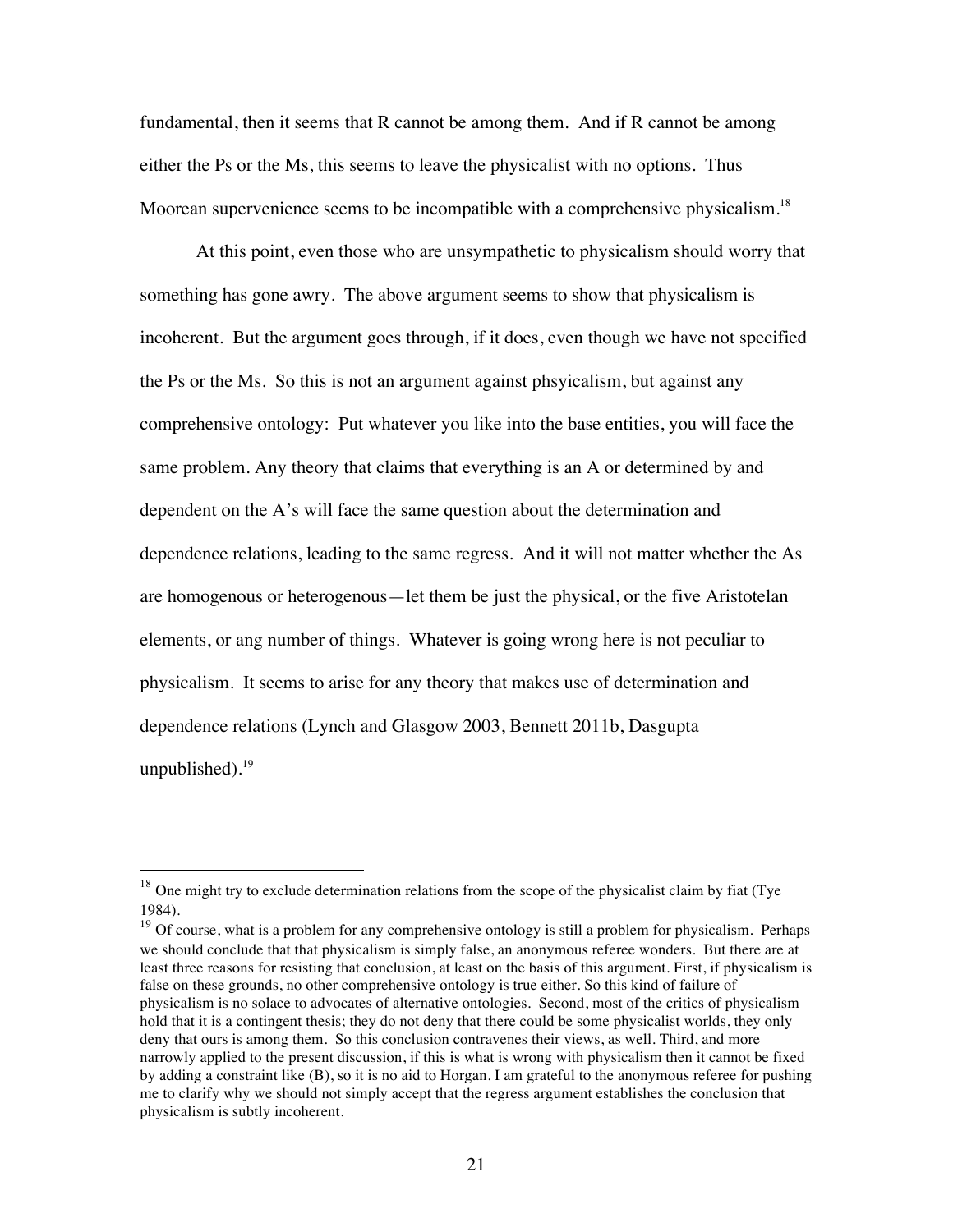The lesson I draw is that it is time to reconsider the purported pretensions of physicalism to be entirely comprehensive. When physicalists claim that "everything" is physical or dependent on and determined by the physical, should they claim that the dependence relations are themselves either physical or dependent on and determined by the physical? I argue that they should not.<sup>20</sup>

The problem with über-physicalism can be exposed by setting the weaker and stronger determination theses side by side. For convenience, let us state our two competitors in terms of properties. Consider first the weaker thesis:

(P) Every property is either physical or determined by and dependent on the physical properties.

Now consider the stronger thesis:

(P+) Every property is either physical or determined by and dependent on the physical properties in virtue of a determination relation that is itself either physical or determined by and dependent on the physical properties.

(P) captures the idea that the physical properties are those that determine all other properties, but it leaves open the nature of those determination relations themselves. (P+), on the other hand, captures the stronger claim that not only do the physical properties determine all other properties, but moreover the determination relations whatever they are—must themselves be either physical or physically determined.<sup>21</sup>

Now (P) is plainly too weak to capture all that physicalists want to say. Like (MPD) it can be counter-exampled by Moorean non-natural goodness and Cartesian

 $20$  The final answer depends on what those dependence relations turn out to be, Shamik Dasgupta reminds me. And, of course, that is the topic at hand. See also Dasgupta (unpublished).

<sup>&</sup>lt;sup>21</sup> If the universal quantifier in (P) is unrestricted, then (P) implies (P+). So (P) has to be understood as excluding the dependence relations from the domain of the quantifier to make the distinction I have in mind. I omit this qualification to the formulations in the text for the sake of simplicity, trusting that the gist is more important than precision in this case. I thank Robert Howell for pushing me to make this explicit.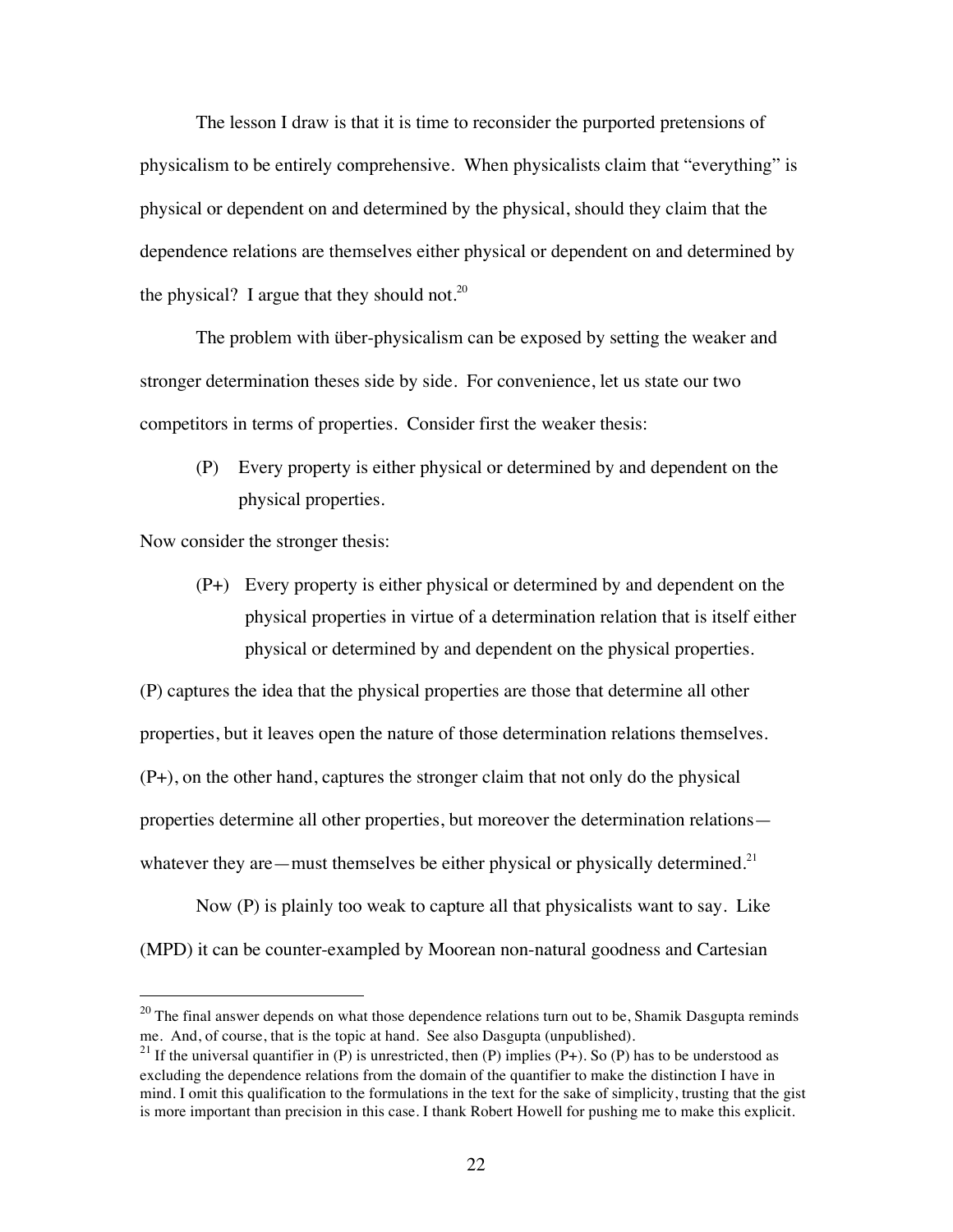souls. But  $(P<sub>+</sub>)$  is too strong. It requires not just that there be some physicalistically acceptable determination relations, but moreover that those determination relations be themselves either physical or physically determined by the physical. And, as I pointed out above, the problem is not limited to physicalism; it will arise for any comprehensive ontology regardless of how many basic types it acknowledges (cf. Bennett 2011b, esp. 27-28). This suggests that the problem is  $(P+)$  itself, and that it should be rejected.  $(P+)$ makes a demand on the physicalist akin to the Tortoise's demand that Achilles endorse only those principles of reasoning that are among his premises (Carroll 1895).<sup>22</sup> It is this requirement that the connecting principles themselves be found among the basic materials that renders physicalist superdupervenience self-defeating, and equally so any ontology with comprehensive pretensions. So we should give up  $(P+)$ .

If (P+) were the preferred formulation of physicalism, then opting for something weaker indeed would "soften physicalism considerably."<sup>23</sup> Generally as metaphysicians we prefer the stronger principle. But that injunction cannot apply when the stronger principle is itself defective; the rule of thumb must be to prefer the strongest principle that is not self-defeating, or some such. Because (P+) leads to a regress, there is no reason for physicalists to aspire to it. Thus there is no retreat in endorsing a physicalism that is weaker than  $(P+)$ . We know that  $(P)$  by itself is inadequate. But merely abandoning  $(P+)$ is not abandoning physicalism.

<sup>&</sup>lt;sup>22</sup> Karen Bennett (2011b) and Louis deRosset (unpublished) have independently noticed the similarity of this regreess to that of Carroll's Tortoise and Achilles.

<sup>&</sup>lt;sup>23</sup> Comment of an anonymous referee.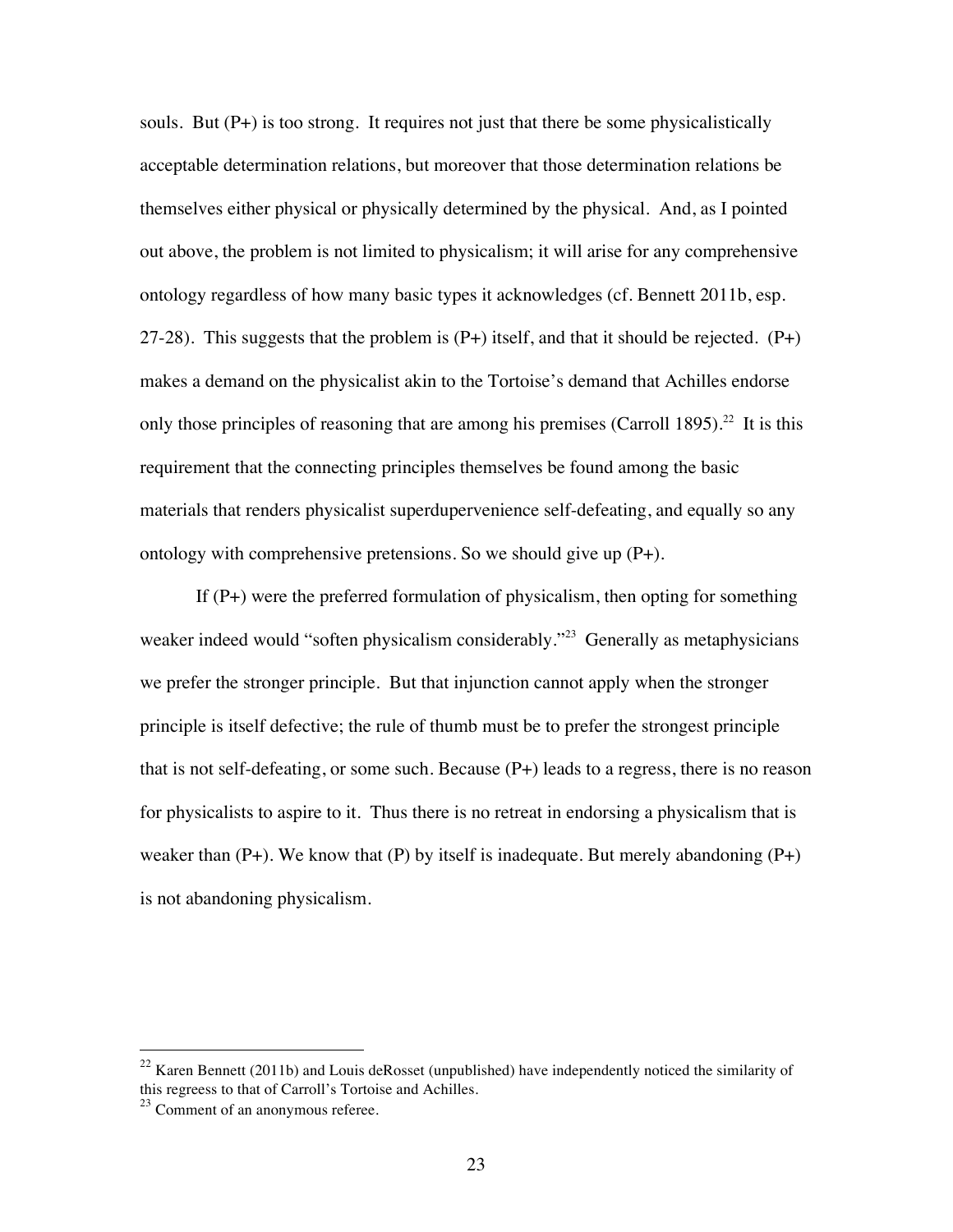#### **7. On Moorean Determination Relations**

In the previous sections, I argued that we have not been given adequate reasons to accept a certain constraint on physicalist theorizing, viz., the ban on metaphysically "brute" determination relations. I suggested that the widespread acceptance of the constraint stems from a misunderstanding of certain cases (such as that of Moorean goodness) and a commitment to a formulation of physicalism that can independently be shown to be unreasonably demanding. Supposing I have succeeded, I have cleared the way for physicalists to make use of some non-logical determination relations that are not strictly physical or strictly physically determined by the strictly physical.

But even if such relations are permissible, they might still be undesirable or simply mysterious. What reason could we have to accept them? In particular, what reasons could physicalists have to accept them. Now I will take a moment to speculate on the nature of "brute" metaphysical necessities and the reasons they seem so odd.

Whereas I have been arguing that some "brute" metaphysically necessary relations are physicalistically acceptable, it's nevertheless plain that some are not. The question therefore arises: What are the brute determination and dependence relations that are physically acceptable? This is a good question, and a difficult one. It doesn't seem automatically more difficult or less tractable than the problem of saying what the physical base properties and entities are; but that is not saying much in its favor.

One of the reasons it is hard to see how a physicalist can accept "brute" metaphysical dependence relations is that these relations are often thought of as, as it were, necessities *post res*—tacked onto the physical. This assumption is natural to the (MPD) formulation of physicalism, for example. We *first* imagine two possible worlds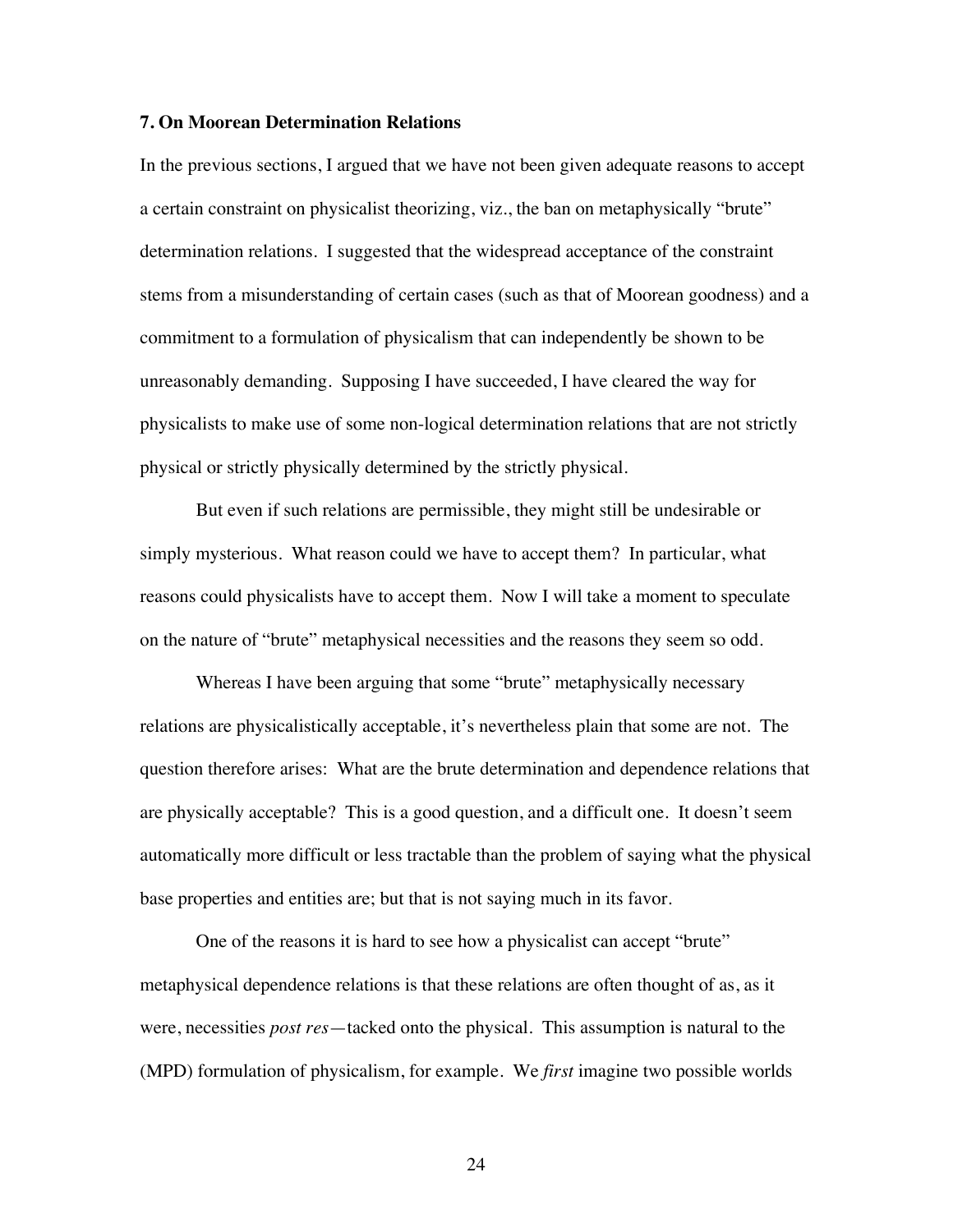that are microphysical duplicates of one another and which contain nothing that is not physical, and *subsequently* we ask ourselves whether different metaphysical dependence relations could hold in one than in the other. A negative answer seems to support the contention that in physicalist worlds all the dependence relations are determined only by the distribution of physical properties. An affirmative answer seems to require that we postulate something other than a physical relation on which any difference could be pinned—a non-physical relation *added* to the independently existing physical ontology.

But this is not the only option. From the fact that fixing how the world is physically fixes how it is *tout court*—something a physicalist would find appealing—it does not follow that all the fundamental relations that do the fixing are strictly physical relations or dependent (only) on strictly physical entities and properties.

Consider a chess game. The total state of a chess game depends upon the board positions of the pieces. If the positions of the chess pieces on the board are fixed, then all of the chess properties are fixed. But the properties of particular pieces and the their board positions do not exhaust the fundamental facts about chess. Constraints that govern how the pieces move—the rules—are also determinant of the identity of the pieces. And the rules are not mere regularities about the movements of pieces; it's not coincidental that pawns or rooks move the ways that they do, and not others. Whereas the position of the pieces on the board is sufficient to determine the game state given the identities of the pieces, it is nevertheless mistaken to think that board position is the only fundamental fact that determines all the chess states. The board position fixes all the chess facts only insofar as the rules are *in rebus* determination relations that wholly or partially constitute the identity of the pieces, which is distinct from their positional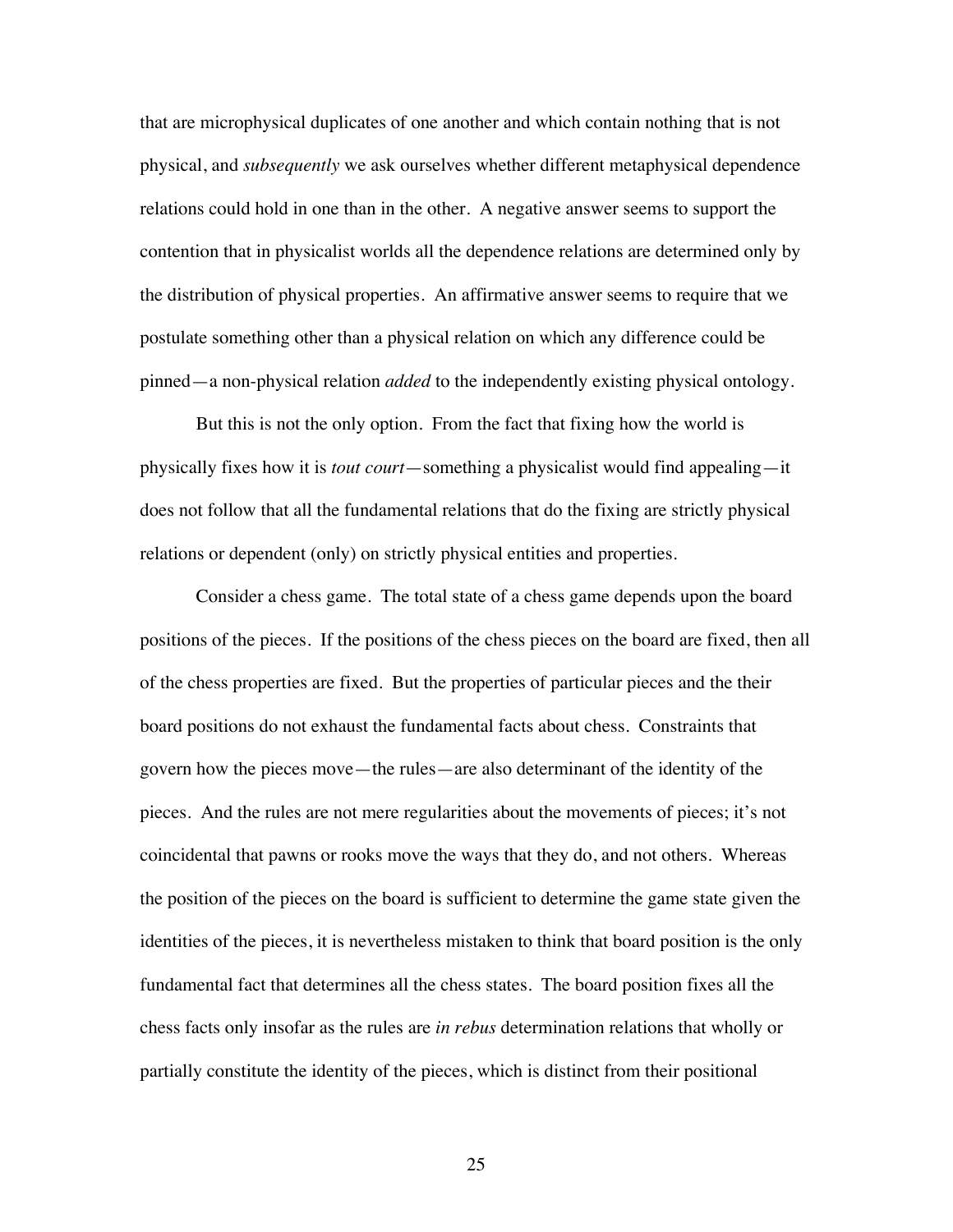individuation. The rules govern the pieces with "brute" necessity insofar as the rules cannot be derived from the positions and properties of the pieces. A knight at c3 cannot travel to  $d4$ , i.e., cannot travel one square diagonally.<sup>24</sup> But this is not a fact in addition to the position facts about the knight; it is an *in rebus* fact about the knight. It is constitutive of a certain particular *being* a knight, in the game.25 Could there be a knight that can move diagonally? No. But something qualitatively very much like a knight and situated at c3 (or a position qualitatively like c3) might be able to do so. That same physical particular could be a pawn in some other game; but that is not a case of the knight moving as a pawn does. How things are in a game of chess is not just a matter of how some particular objects are distributed across the playing surface, even if fixing those facts fixes all the facts about the game.

The possible worlds formulation of physicalism favored by Lewis (1994), Chalmers (1996), Jackson (1998) and appealed to by Horgan (1993, 2006) is particularly prone to confusing "how things are physically" with "how the physical properties are distributed"—as though the distribution of physical qualities is all there is to say about how the world is physically. The chess example illustrates that even if fixing the physical facts (viz., the positions of the pieces) fixes all the facts *simplicter*, it does not follow that all the fundamental fixing relations are themselves physical or dependent on the physical. The chess rules are not among the board position facts and are not determined by them. Likewise there could be determination or fixing relations that are constitutive of the

 $24$  An anonymous referee asks whether the rules govern the pieces, or govern the players. It is plausible that the rules govern the pieces *qua* chess pieces, and only derivatively the players. The players must follow the rules if they wish to play chess. But it is the chess pieces that are ontologically dependent on the rules in that they will fail to be the pieces that they are if they do not move according to the rules.

<sup>&</sup>lt;sup>25</sup> The idea here is closely related to what some call "grounding in essence" (Dasgupta unpublished, deRosset unpublished; and see Wilsch unpublished for objections to this sort of proposal.)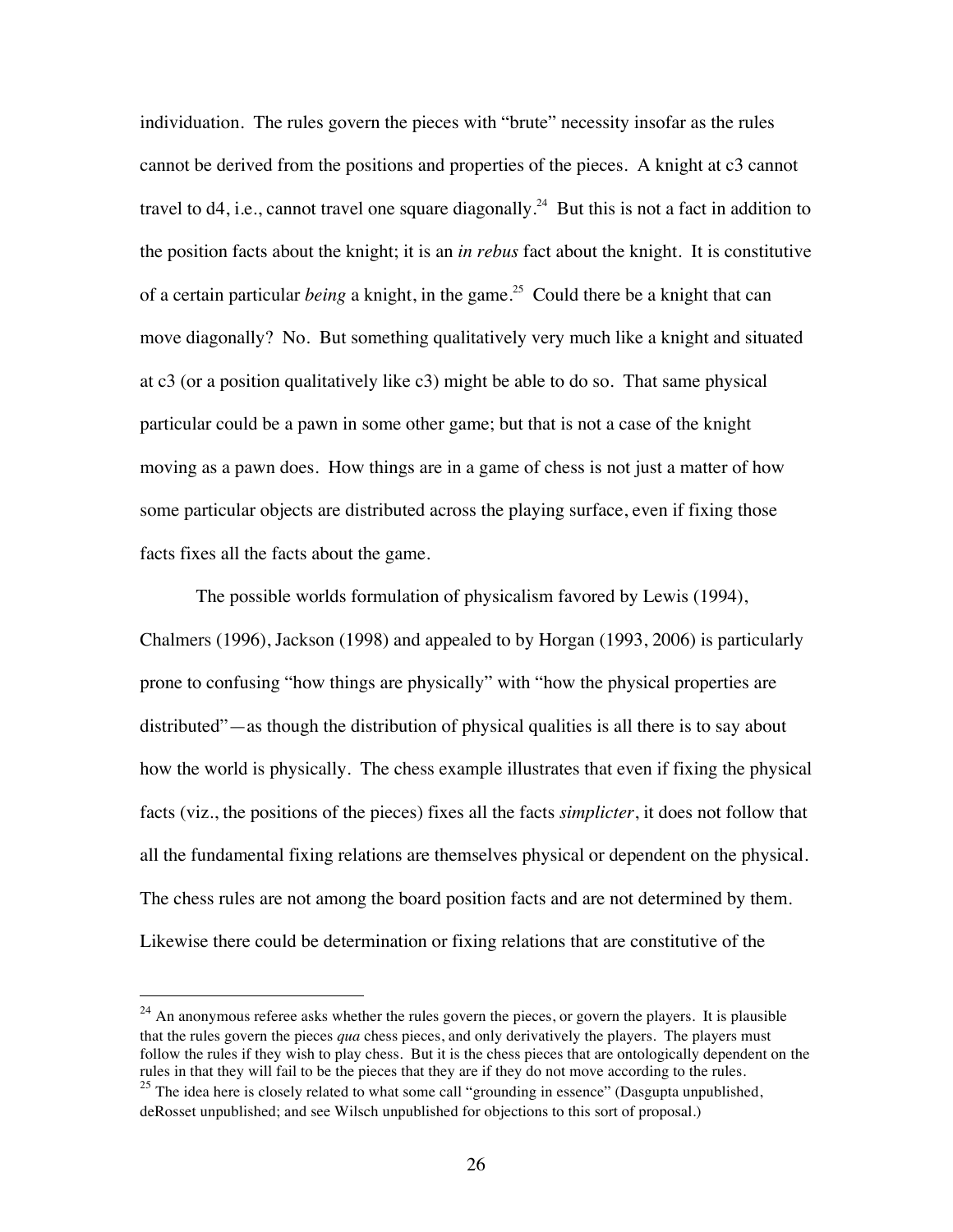physical, but that are not themselves strictly physical or dependent on the strictly physical. One way that this could occur is if there are some additional determinants of both the metaphysical facts. These would be the *sui generis* metaphysical laws that Horgan abhors. But we need not think of such relations as being added onto the physical entities, *post res*. Rather, we can think of them as necessities *ante rebus* or (better) *in rebus*. Then fixing the physical facts fixes and determines all the facts, per the "minimal physical duplicates" formulations of physicalism; but that does not show that the physical determiners are all of the determiners. Whereas Horgan assumes that the "additional" determination relations must be added *post res*, here the suggestion is that they are already present in the physical.

The *in rebus* version is perhaps the more attractive option: The physical facts may themselves be partially constituted by the metaphysical relations that they can enter into. This would be the case if it is wholly or partially determinant of the actual way things are physically that certain other states of affairs are dependent on and determined by the physical states of affairs in characteristic ways. This suggestion is not merely a philosopher's fantasy, but seems to reasonably characterize the way that physical theory construes fundamental and near-fundamental entities and their properties. Consider the fundamental forces and particles posited by the Standard Model of contemporary physics. According to the Standard Model, quarks and leptons are individuated by the different ways that they interact with the four fundamental forces. The particles are as they are because they interact with the fundamental forces as they do. If the forces were different then, in a plain sense, we would not have bottom quarks and electrons but things (at best) qualitatively similar—bottom quarks\* and electrons\*. Bottom quarks\* and electrons\*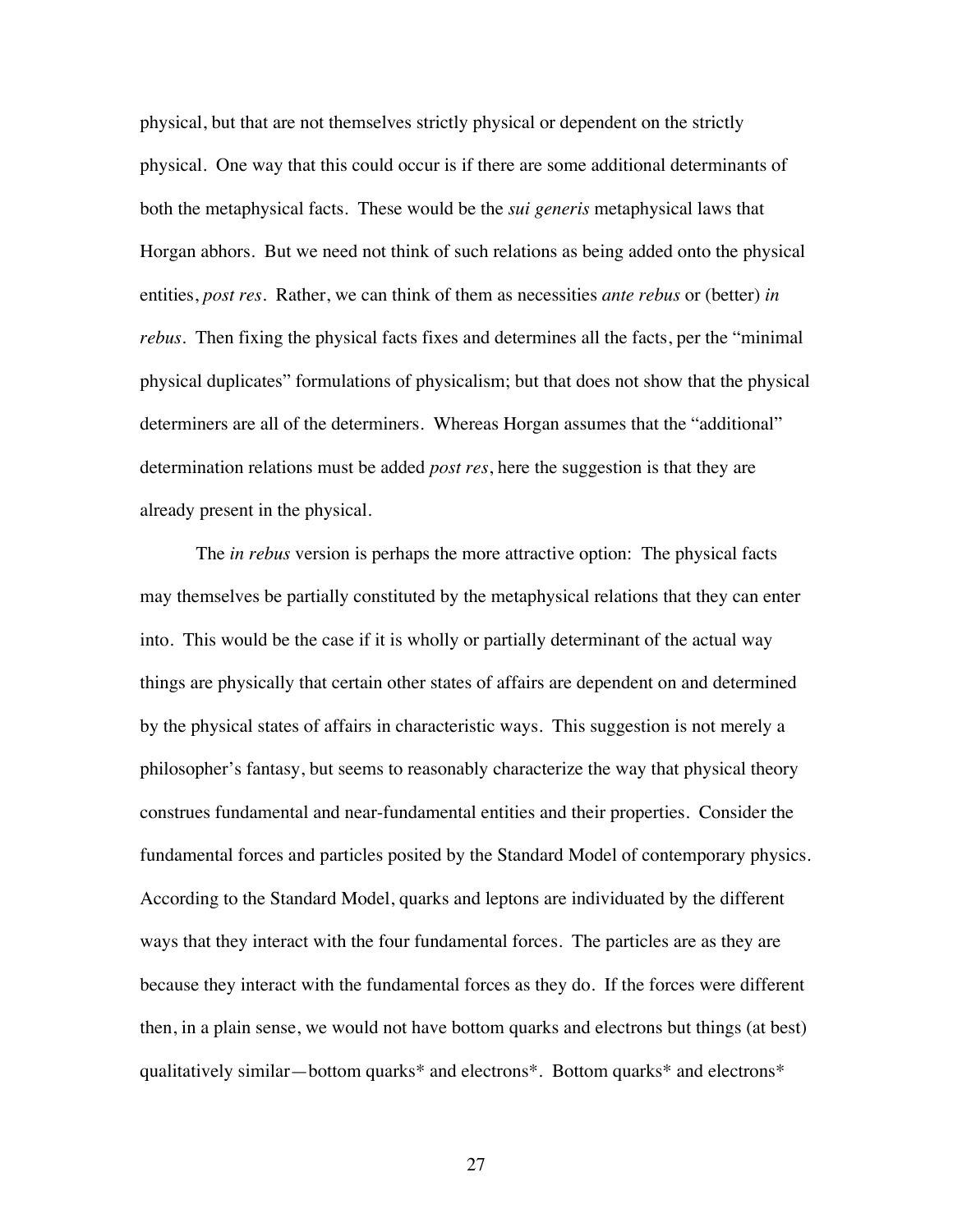might be much like (and yet not like) actual quarks and leptons. (Maybe electrons turn into electrons\* when energies are very high or very low, or in universes with extra fundamental forces.) Similarly, we can imagine a universe that has no strong force, but something qualitatively like the strong force—the strong\* force—one that acts across a wider distance, say.<sup>26</sup>

We can think of the strictly physical stuff of our world as being what it is because of the fundamental metaphysical relations that constitute it. Could there be quarks that do not form protons and neutrons? Could there be protons and neutrons that are not made of quarks? Well, there could be particles very much like protons and neutrons but that are not dependent on and determined by quarks. That is, physically similar simple particles would occupy the same spaces and enter into the same physical relations, as though there were protons; but without the existence of any composite object, the proton. Needless to say, this is not a serious empirical alternative to physics as we know it. But it is a metaphysical alternative to the world we inhabit. Our world has quarks and leptons rather than their qualitatively similar but compositionally infertile counterparts. These imagined counterparts differ from the genuine articles not because something is different about their physical combination *post res* but rather because they are different in their natures, as reflected by the different metaphysical determination relations in which they

<sup>&</sup>lt;sup>26</sup> My interpretation of the Standard Model here follows Allday (2002) and Smolin (2006). It is true that physicists hope to discover a more fundamental explanation for the Standard Model, involving fewer basic entities and forces. But those proposals all share the feature of interest here: that the entities are identified constitutively according to the laws that govern them. A similar story can be told about the chemical elements, as partially described by the periodic table.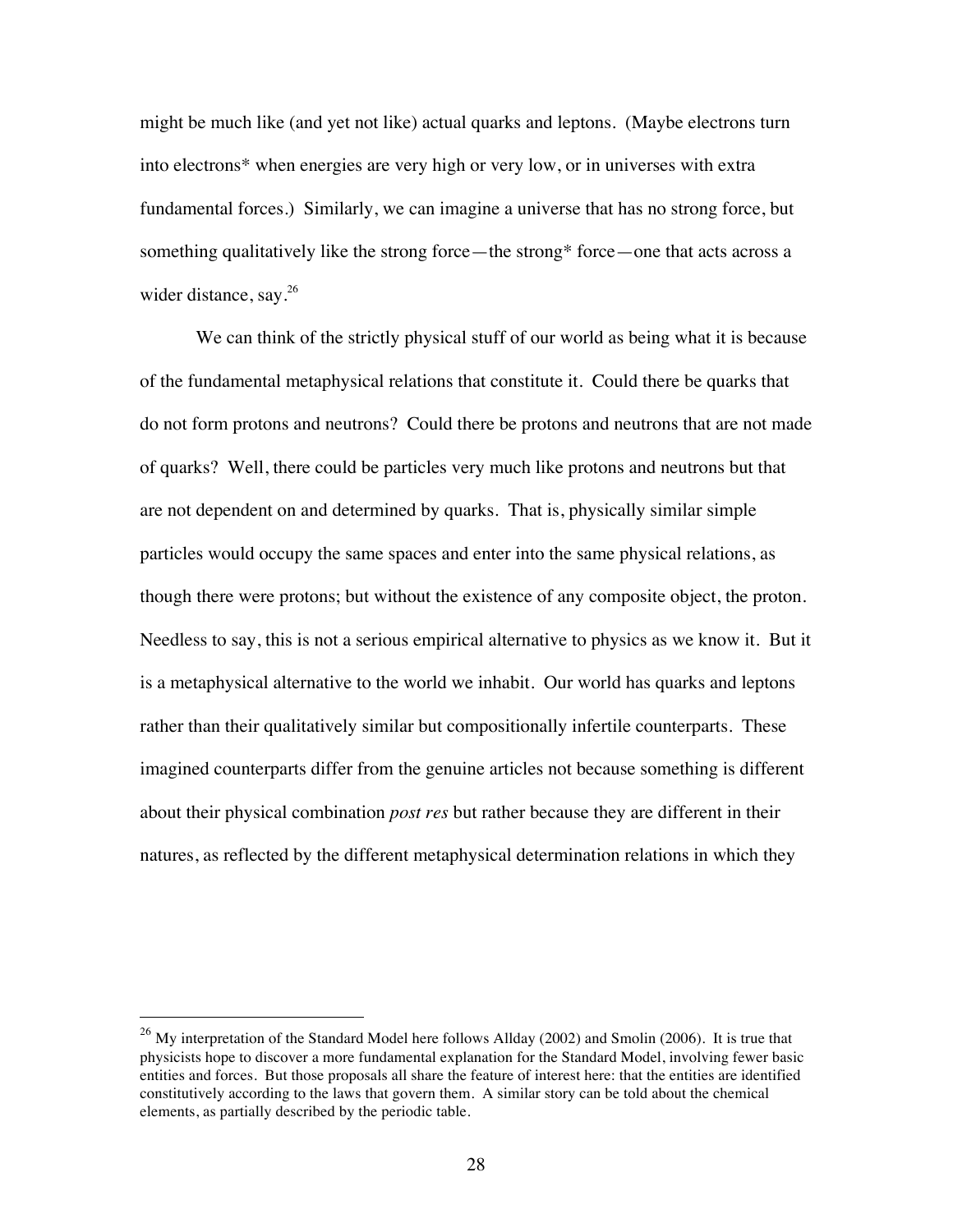participate and that are *ipso facto* constitutive of them.<sup>27</sup> Quarks and leptons—our quarks and leptons—do in fact enter into what Karen Bennett (2011a) calls "building" relations.

Bennett herself has recently advanced a proposal that has some resemblance to my own (2011b). What I have discussed in the guise of determination relations, she calls *grounding* or (as above) *building* relations. Her idea is to think of the grounding relation for grounding itself as "superinternal" in that the intrinsic nature of just one of the relata (the Ps, in my terminology) ensures that the relation obtains. (This contrasts them with ordinary internal relations, which also come "for free" but require the presence of both relata—the classic exmple being the way that *taller than* comes "for free" with heights.) On Bennett's view, a relation R could depend on the Ps without requiring a distinct  $R^*$ relation that links Ps to the Ms that themselves depend on the Ps by R. As she puts it, "If grounding is superinternal, then wherever it obtains, it obtains in virtue of the intrinsic nature of the first relatum(a). This is equivalent to the claim that all grounding facts are grounded in their first relatum(a)" (2011b: 33). Bennett's proposal that grounding relations may obtain in virtue of the intrinsic natures of things is similar to my proposal that dependence relations are already present in the nature of the Ps. But she still sees the grounding relations as being determined by and coming out of the fundamental properties, whereas I suggest the reverse: that the fundamental properties are what they are in part because of the determination relations in which they participate.<sup>28</sup> Insofar as these are related proposals, mine has the advantage of taking the further step of explaining how such relations could be internal to the natures of the Ps and explaining

 $27$  Dasgupta (unpublished) prefers to think of the in rebus relations as part of the essences of the "higher" level things, rather than the lower as I suggest. That alternative is not explored here.

 $28$  This appears to make my view more like Dasgupta's than like Bennett's.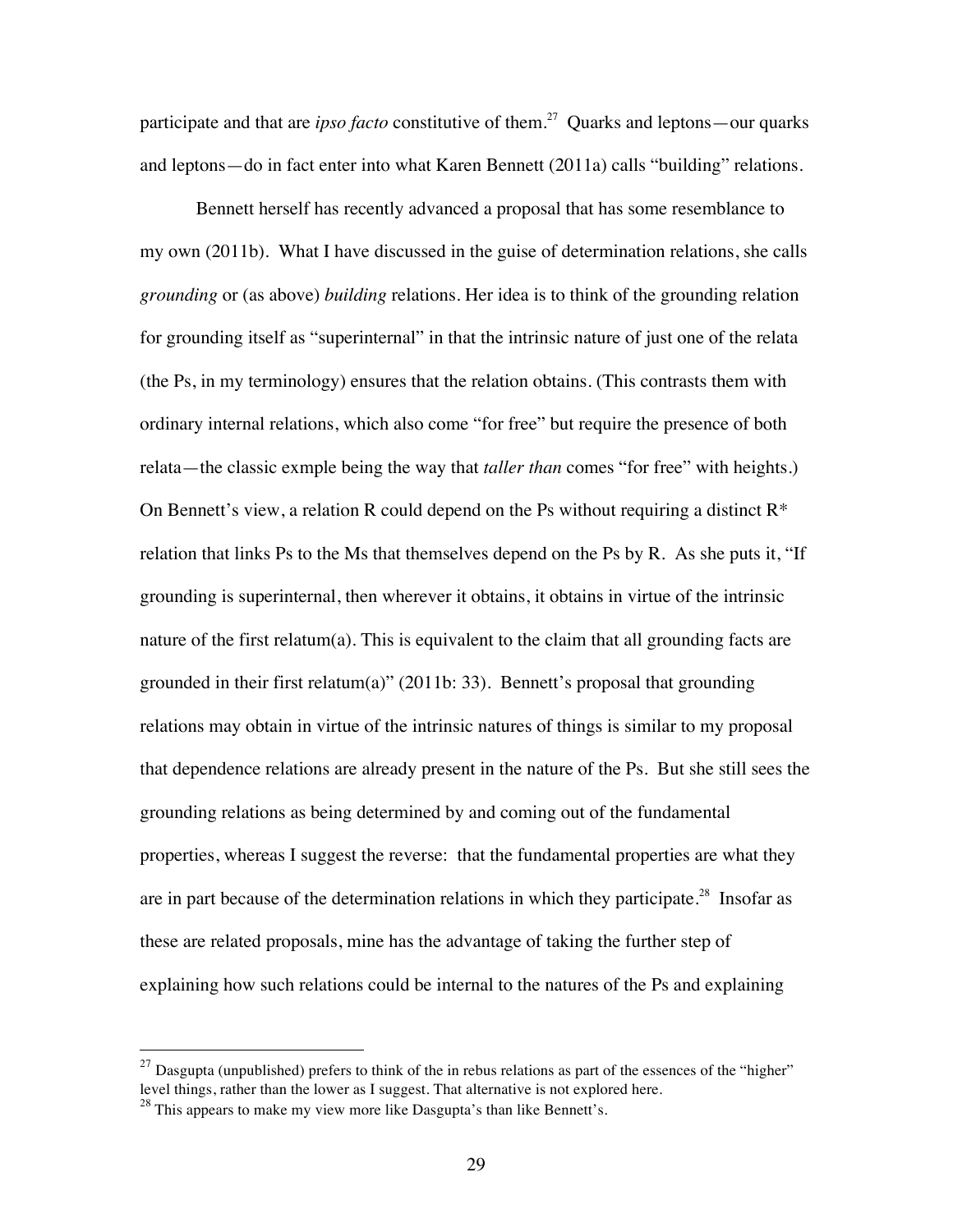how a physicalist could endorse the idea that dependence relations are grounded by the "intrinsic" properties of the Ps without being among the strictly physical entities. Some Moorean supervenience relations could be physically acceptable if those dependence relations were partly constitutive of the Ps. The physicalist should feel comfortable accepting the strictly physical, whatever depends on the strictly physical in physically acceptable ways, and that on which the strictly physical itself depends.

Notice that on the necessity *in res* way of construing the dependencies that underwrite Moorean supervenience it is not the case that two minimal physically duplicate worlds could differ metaphysically. This is because the metaphysical determination relations, while not themselves strictly physical or physically determined, are already built into the way the world is physically—into the nature of the physical. This also helps to address the concern that any view that acknowledges determination relations that are not strictly physical or physically determined by the strictly physical is simply not a form a physicalism. For the determination relations that could be part of a physicalistically acceptable Moorean supervenience are just those that are already presupposed by the physical, not further additions. We may count them as physicalistically "kosher" because our reasons for accepting them are just our reasons for accepting the strictly physical properties and relations. In this respect they are quite similar to how some physicalist philosophers think about numbers and other abstracta: if they exist and our reasons for thinking so are tied up with their use in the physical sciences (if they are indispensable for doing science, for example), then they are physicalistically acceptable as well.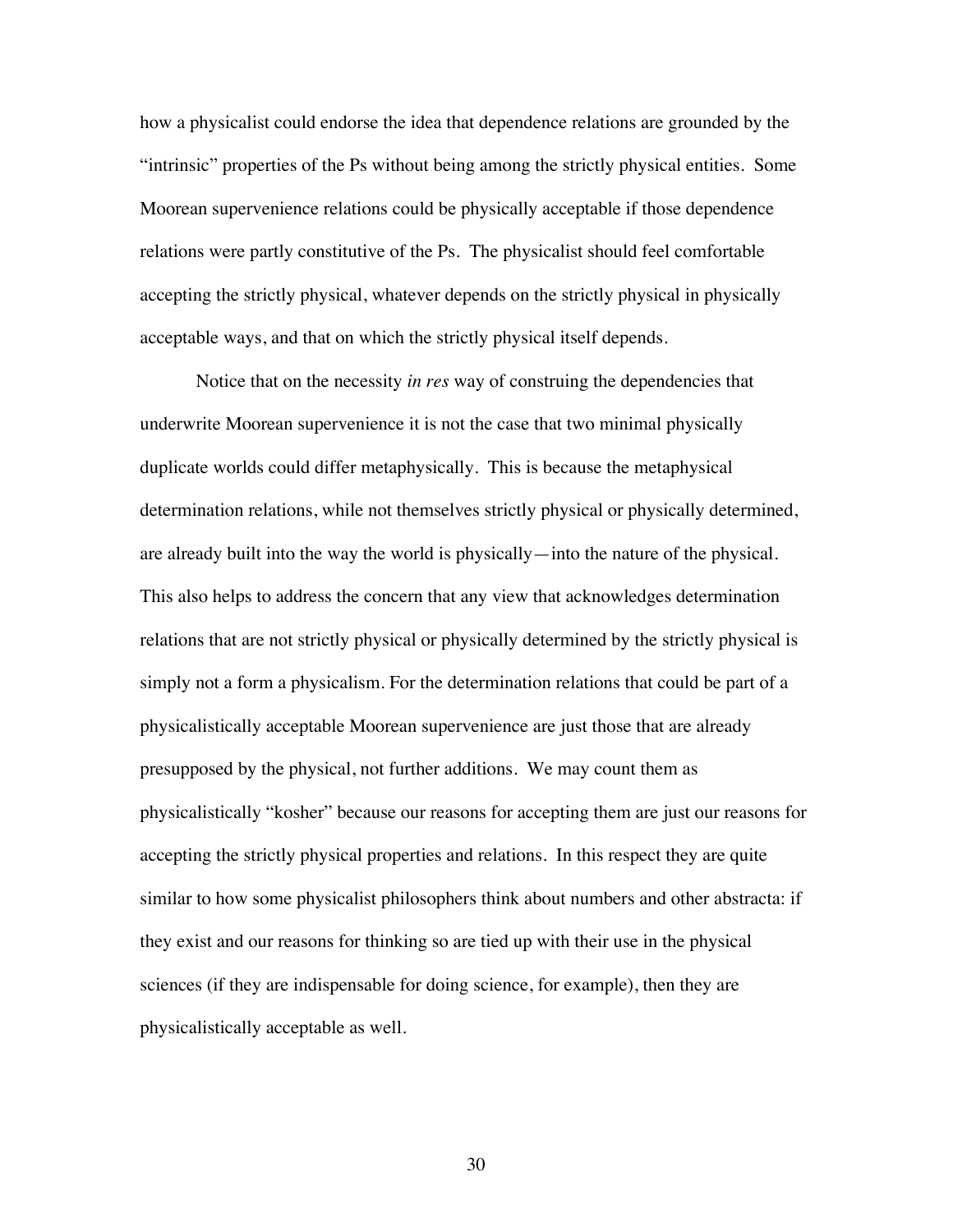Of course we will want to know which dependence and determination relations are of this sort, rather than being like supernatural superaddition. This is a good question, and I gather than scientists and metaphysicians of science are both keen to answer it.

#### **9. Conclusion**

When thinking about how things are physically, we are prone to the error that Kripke pointed out, the error of thinking in terms of how things are qualitatively, how they would appear to an observer who takes only a snapshot view. From this sort of "neutral" view, two things that are physically alike could differ in other ways only if some extraphysical force were applied to one or the other.

But there is an alternative. The alternative is to think of the metaphysical natures of things as prior to or constitutive of them. Of course we'd like to know which metaphysical relations are physicalistically "kosher" because they are constitutive of the physical. The metaphysics of science is a difficult business, but there is some hope that scientists and philosophers working diligently can make progress. If this is right, then Horgan, Chalmers, Jackson, and others are too quick to proscribe any appeal by physicalists to metaphysically basic ontological dependence relations. Physicalists might have good reasons to accept them.

On the proposed view, physicalism already inherits some ontological resources. It may be that fixing the physical facts fixes all the facts, without it also being the case that all of the fundamental fixing relations are physical relations or dependent on the physical relations. How the world is physically determines how it is *simpliciter*. But how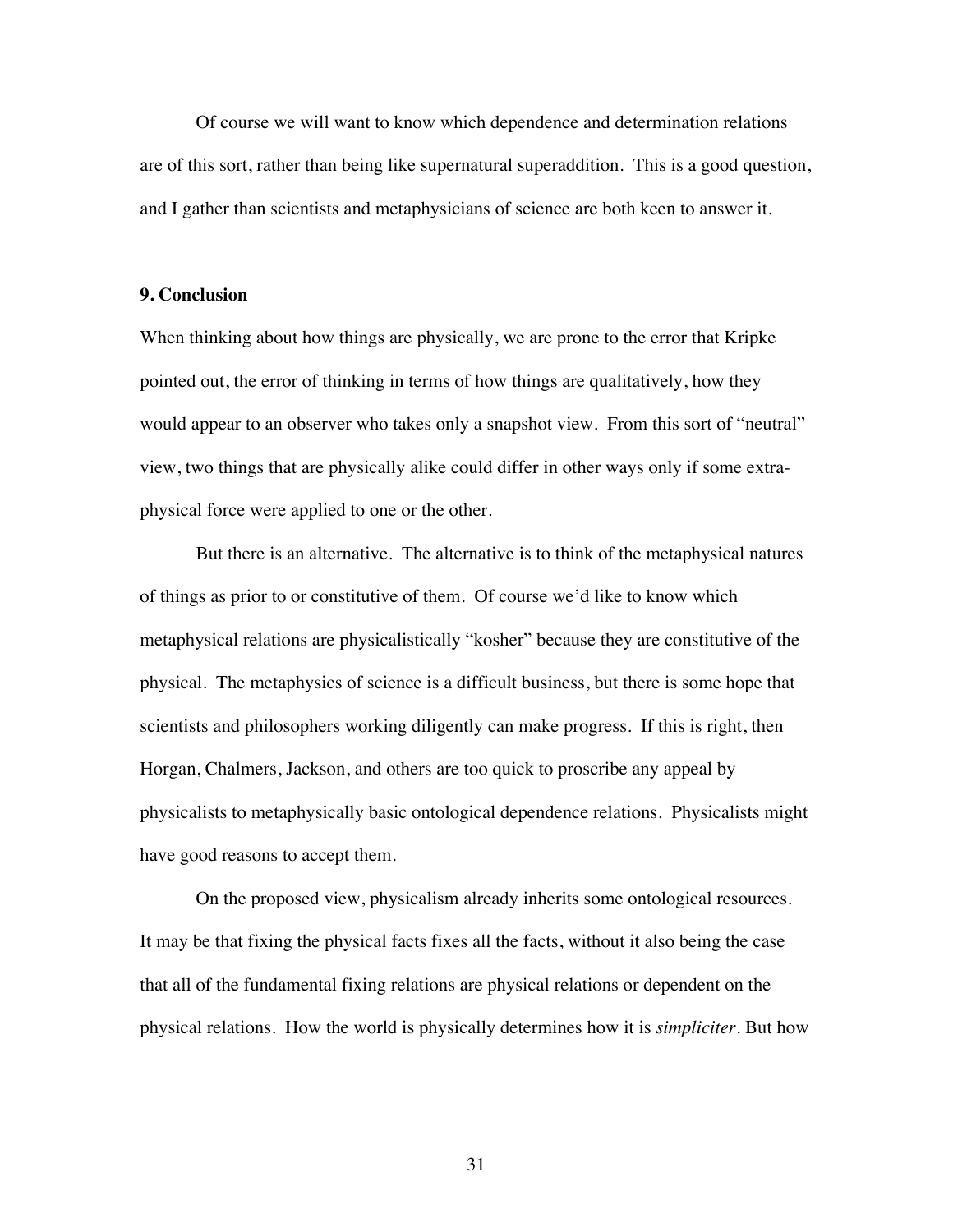the world is physically may nevertheless depend upon how it is metaphysically. And that is just as any metaphysically serious physicalist should expect.

### **9. References**

Barnes, G. P. 2007. Necessity and Apriority. *Philosophical Studies* 132: 495-523.

- Bennett, K. 2011a. Construction Area (No Hard Hat Required). *Philosophical Studies* 154: 79–104.
- Bennett, K. 2011b. By Our Bootstraps. *Philosophical Perspectives, 25*: 27-41.
- Bloomfield, P. 2006. Opening Questions, Following Rules. In T. Horgan and M. Timmons (Eds.), *Metaethics after Moore*. Oxford: Oxford University Press, 2006.
- Brentano, F. 1874/1995. *Psychology from an Empirical Standpoint*, transl. by A.C. Rancurello, D.B. Terrell, and L. McAlister. London: Routledge
- Broad, C. D. 1942. Certain Features in Moore's Ethical Doctrines. In Schlipp (1942).
- Byrne, A. 1999. Cosmic Hermeneutics. *Philosophical Perspectives* (13): 347-383.
- Carroll, L. 1895. What the Tortoise said to Achilles. *Mind* 4 (14): 278-280.
- Chalmers, D. 1996. *The Conscious Mind*. New York: Oxford University Press.
- Chalmers, D. and F. Jackson. 2001. Conceptual analysis and reductive explanation. The *Philosophical Review*, 110 (3): 315-361.

Correia, F. 2008. Ontological Dependence. *Philosophy Compass* 3/5: 1013-1032.

- Dasgupta, S. unpublished. The Status of Ground.
- deRosset, L. unpublished. Grounding Explanations.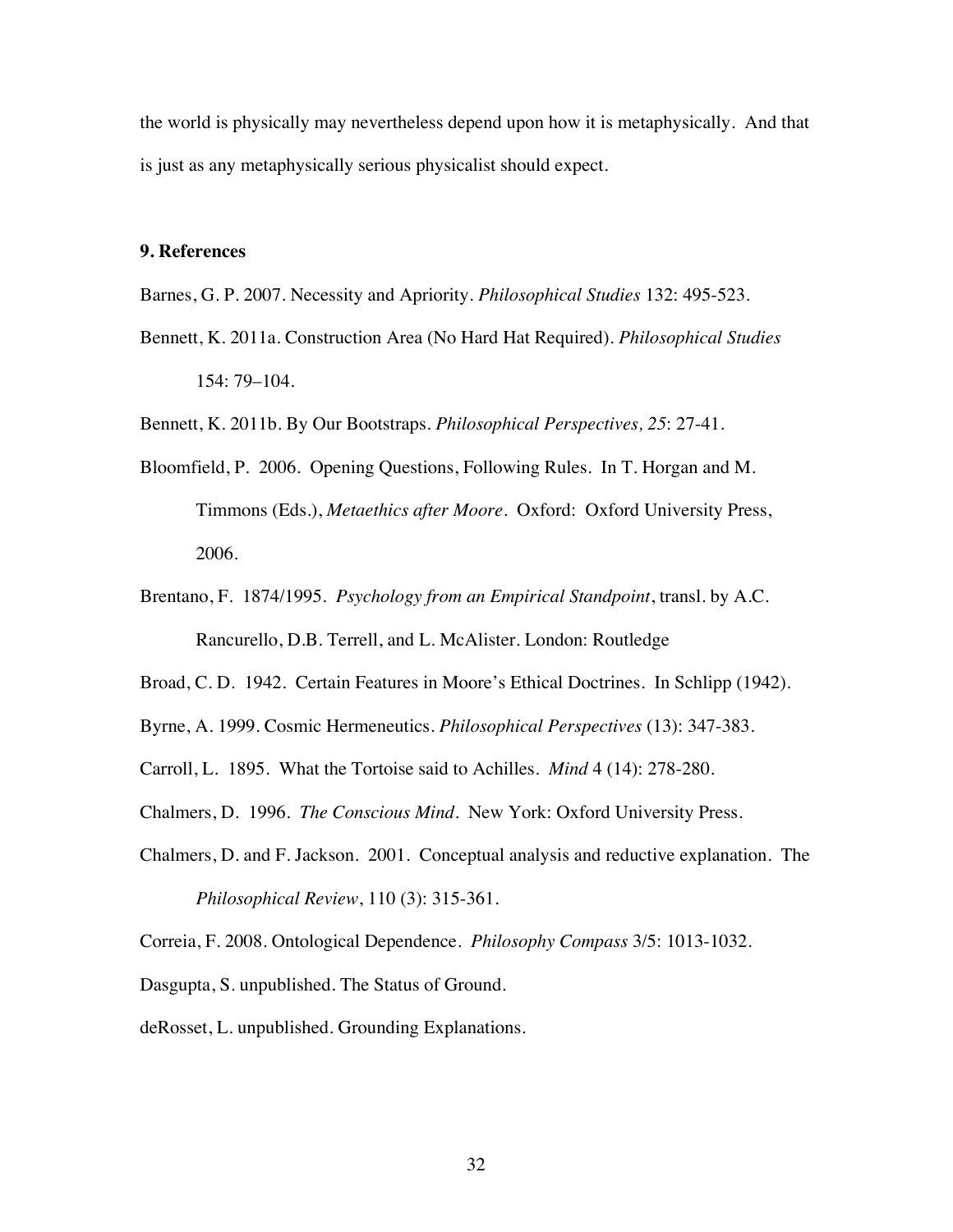- deRosset, L. 2011. What is the Grounding Problem? *Philosophical Studies* 156(2): 173- 197.
- Dowell, J. 2006. Formulating the Thesis of Physicalism: An Introduction. *Philosophical Studies* 131 (1): 1-23.
- Dreier, J. 2006. Was Moore a Moorean? In T. Horgan and M. Timmons (Eds.), *Metaethics after Moore*. Oxford: Oxford University Press, 2006.
- Fine, K. 1995. Ontological Dependence. *Proceedings of the Aristotelian Society*, New Series, Vol. 95, (1995), pp. 269-290.
- Gillett, C. and Loewer, B. (Eds.) 2001. *Physicalism and Its Discontents*. Cambridge: Cambridge University Press.
- Hempel, C. 1980. Comments on Goodman's *Ways of Worldmaking* . *Synthese* XLV: 193 199.
- Hochberg, H. 1962. Moore's Ontology and Non-Natural Properties. *Review of Metaphysics* 15: 365-395.
- Horgan, T. 1984. Supervenience and Cosmic Hermeneutics. *Southern Journal of Philosophy* 22, Spindel Conference Supplement on Supervenience, 19-38.
- Horgan, T. 1993. From Supervenience to Superdupervenience: Meeting the Demands of a Material World. *Mind* 102, 555-86.
- Horgan, T. 2006. Materialism: Matters of Definition, Defense, and Deconstruction. *Philosophical Studies* 131 (1): 157-183.
- Horgan, T. and M. Potrc. 2000. Blobjectivism and Indirect Correspondence. *Facta Philosophica* (2): 249-270.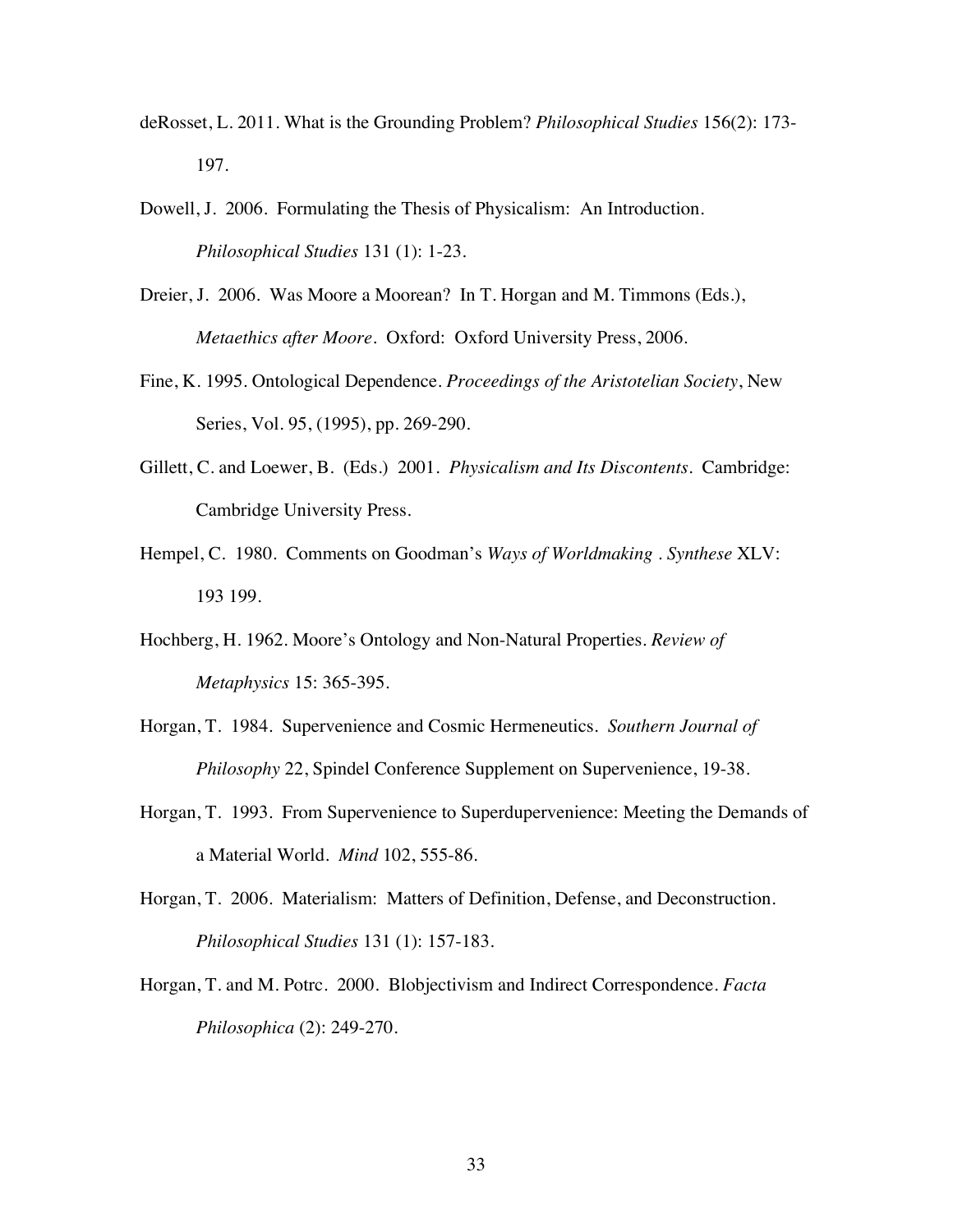- Jackson, F. 1998. *From Metaphysics to Ethics: A Defense of Conceptual Analysis*. Oxford: Oxford University Press.
- Jost, L. 1973. *Ethical Naturalism: A Contemporary Category with Ancient Application*. Ph. D. dissertation at the University of Toronto.
- Kallestrup, J. 2006. Physicalism, Conceivability, and Strong Necessities. *Synthese* 151 (2): 273-295.
- Kim, J. 1998. *Mind in a Physical World*. Cambridge, MA: The MIT Press.
- Kim, J. 2005. *Physicalism, or Something Near Enough*. Princeton: Princeton University Press.
- Kim, J. 2006. *Philosophy of Mind, 2nd Edition*. Boulder, CO: Westview.
- Kim, J. 2011. From Naturalism to Physicalism: Supervenience Redux. Proceedings of the American Philosophical Association, 85 (2): 109-134.

Kirk, R. 2006. Physicalism and Strict Implication. *Synthese*, 151: 523-536.

- Levine, J. and K. Trogdon. The Modal Status of Materialism. *Philosophical Studies* 145(3): 351-362.
- Lewis, D. 1983. New Work for a Theory of Universals. *Australasian Journal of Philosophy* 61: 343-377.

Lewis, D. 1986. *Philosophical Papers, Volume II*. Oxford: Oxford University Press.

Lewis, D. 1994. Reduction of mind. In S. Guttenplan, (ed), *A Companion to the Philosophy of Mind*. Oxford: Blackwell Publishers: 412-431.

Loewer, B. 1996. Humean Supervenience. *Philosophical Topics*, 24: 101-127.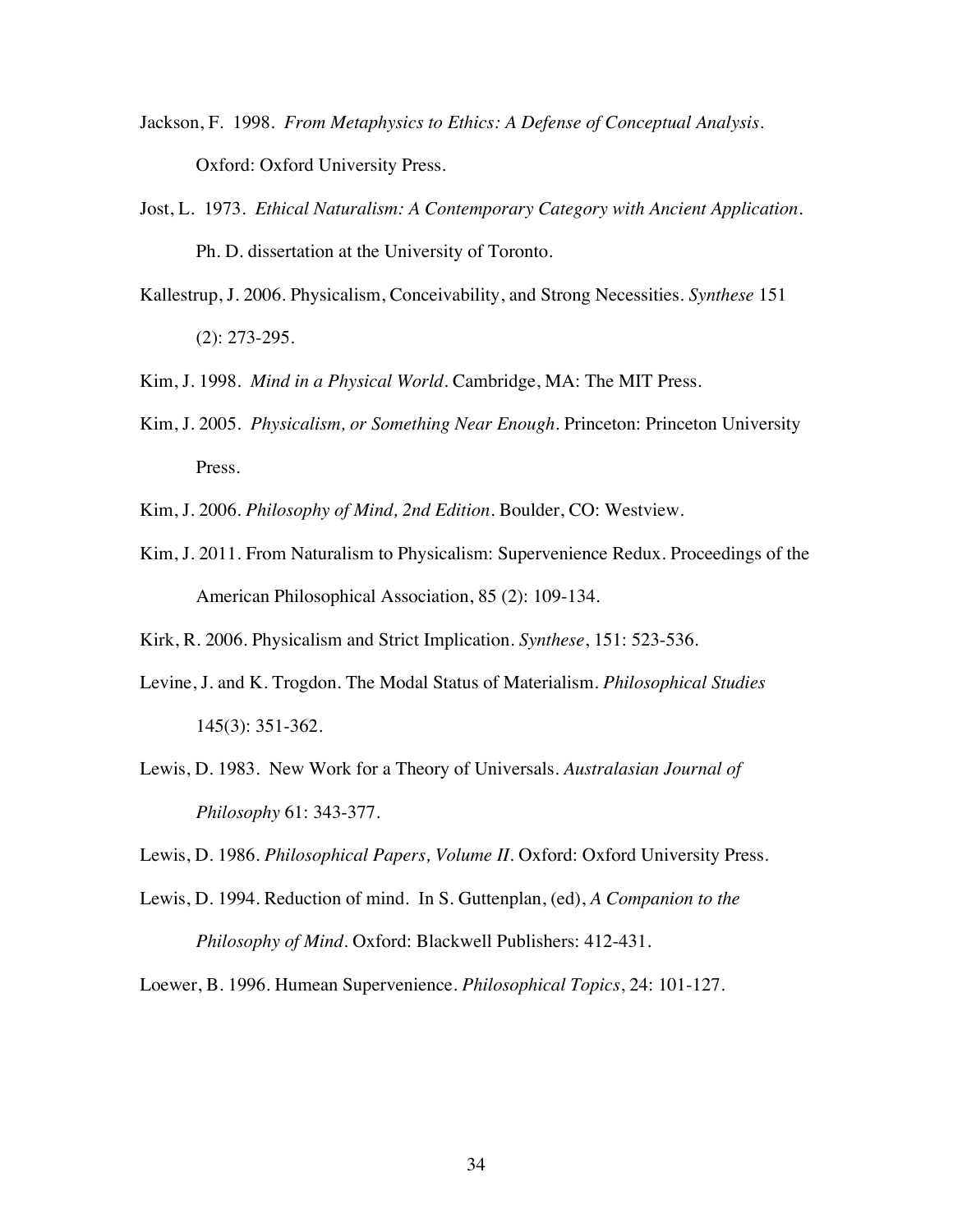- Lycan, W. 2009. Serious Metaphysics: Frank Jackson's Defense of Conceptual Analysis. In Ian Ravenscroft (ed.), *Minds, Worlds and Conditionals: Essays in Honour of Frank Jackson* (Oxford: Oxford University Press).
- Lycan, W. 2003. Vs. a New A Priorist Argument for Dualism. In E. Sosa and E. Villanueva (eds.), *Philosophical Issues*, Vol. 13: 130-47.
- Lynch, M. and J. Glasgow. 2003. The Impossibility of Superdupervenience. *Philosophical Studies*, 113: 201-223.
- Mackie, P. 2002. Deep contingency and necessary a posteriori truth. *Analysis* 62 (3): 225- 236.
- Melnyk, A. 1997. How to Keep the 'Physical' in Physicalism. *Journal of Philosophy*, 94 (12): 622-637.
- Melnyk, A. 2003. *A Physicalist Manifesto: Thoroughly Modern Materialism*. Cambridge: Cambridge University Press.
- Moore, G. E. 1903. *Principia Ethica.* Cambridge: Cambridge University Press.
- Moore, G. E. 1942. A Reply to My Critics. In Schlipp (1942).
- Nolan, D. 2012. The Extent of Metaphysical Necessity. *Philosophical Perspectives*, 25: 313-339.
- Papineau, D. 2001. The Rise of Physicalism. In Gillett and Loewer (1991).
- Polger, T. 2011. Are Sensations Still Brain Processes? *Philosophical Psychology*, 24 (1): 1-21.
- Polger, T. 2008. H<sub>2</sub>O, 'Water', and Transparent Reduction. *Erkenntnis*, 69 (1): 109-130.

Quine, W. V. 1948. On What There Is. *The Review of Metaphysics* (2): 21-28.